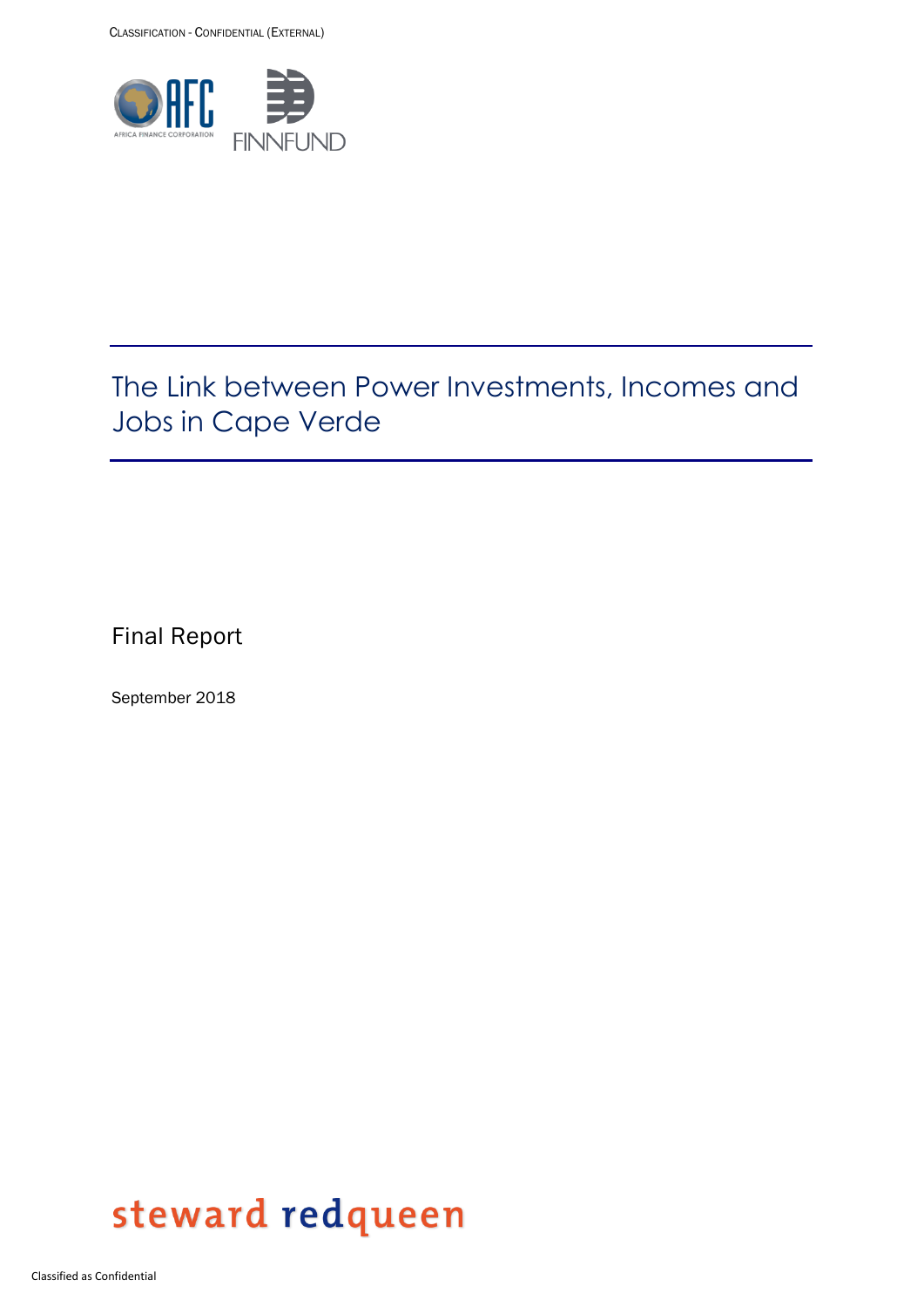# **Contents**

|                                   | <b>Executive Summary</b>                                                 | $\mathbf{2}$ |  |  |
|-----------------------------------|--------------------------------------------------------------------------|--------------|--|--|
|                                   |                                                                          |              |  |  |
|                                   |                                                                          |              |  |  |
| 1                                 | <b>Introduction</b>                                                      | 5            |  |  |
| $\overline{2}$                    | <b>Cape Verde: economy and power profile</b>                             | 6            |  |  |
|                                   |                                                                          |              |  |  |
|                                   |                                                                          |              |  |  |
|                                   |                                                                          |              |  |  |
|                                   |                                                                          |              |  |  |
| 3                                 | Economic impact of investments in increased power supply                 | 11           |  |  |
|                                   |                                                                          |              |  |  |
|                                   |                                                                          |              |  |  |
|                                   |                                                                          |              |  |  |
|                                   |                                                                          |              |  |  |
|                                   |                                                                          |              |  |  |
|                                   |                                                                          |              |  |  |
|                                   |                                                                          |              |  |  |
|                                   |                                                                          |              |  |  |
| 4                                 | <b>Economic impact of plant operational expenses</b>                     | 24           |  |  |
|                                   |                                                                          |              |  |  |
|                                   |                                                                          |              |  |  |
| 5                                 | <b>Conclusion and recommendations</b>                                    | 27           |  |  |
| <b>Annex 1: Definitions</b><br>29 |                                                                          |              |  |  |
|                                   | Annex 2: Change in output on average from outage effects by sector<br>30 |              |  |  |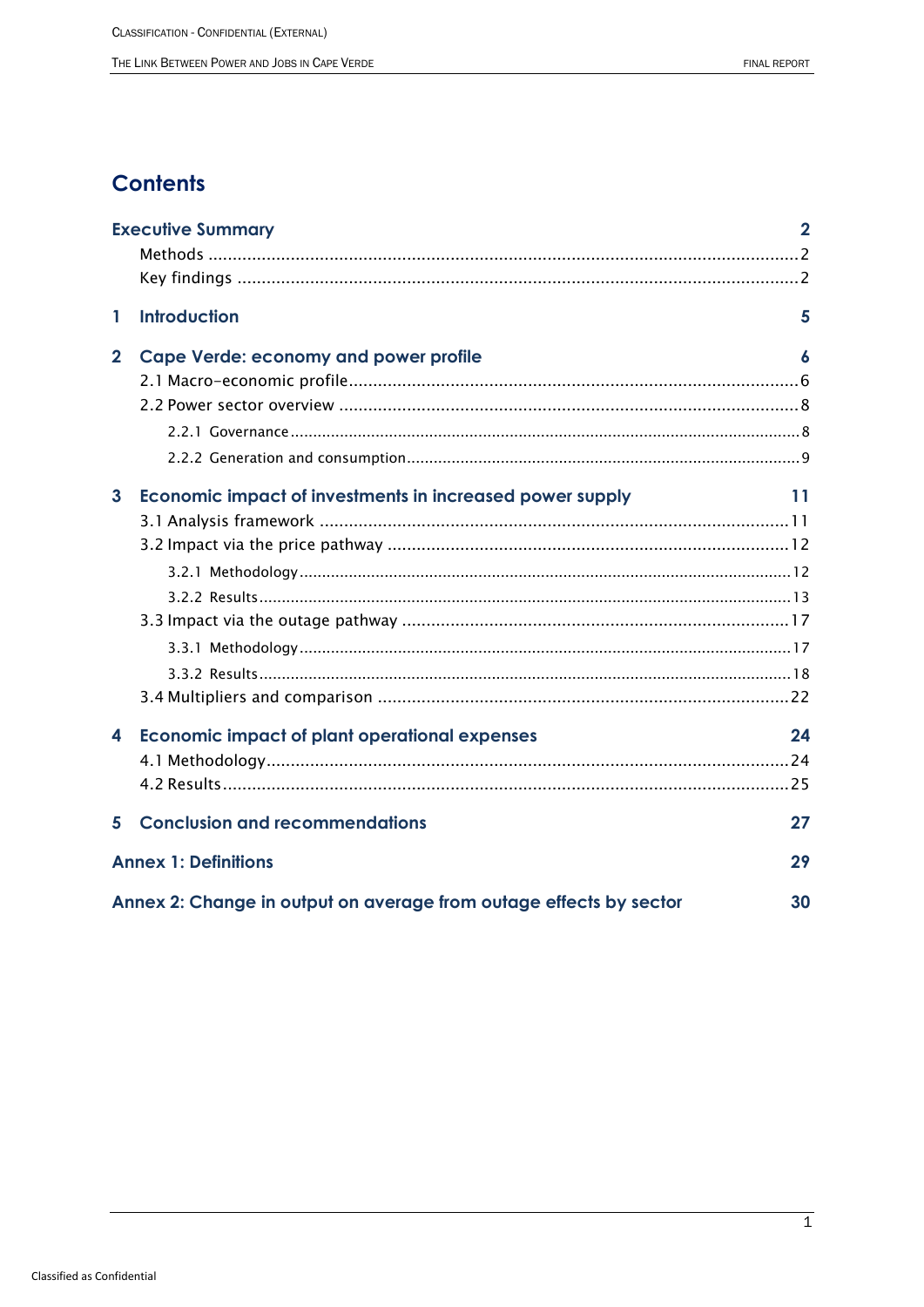## <span id="page-2-0"></span>**EXECUTIVE SUMMARY**

In this study a framework is developed by Steward Redqueen (SRQ) to quantify the employment and income effects of the Africa Finance Corporation (AFC) and Finnfund's investments in power infrastructure in Cape Verde. These investments were made in Cabeolica – a renewable energy firm operating four wind farms with a combined capacity of 25.5MW across four islands in Cape Verde: Santiago (9.4 MW), Sao Vincente (6.0 MW), Sal (7.7 MW), and Boa Vista (2.6MW).

### <span id="page-2-1"></span>**Methods**

The methodology used in this study to estimate the economic impact of investments in the electric power sector in Cape Verde largely follows the one developed and tested during previous studies conducted by SRQ in the Philippines and Turkey (International Finance Corporation), Uganda (CDC Group plc), India and Uruguay (Proparco), Senegal (Private Infrastructure Development Group) and Nigeria (Nigeria Infrastructure Advisory Facility). In these studies, the current power supply and demand situation in the country in question were analysed and a counterfactual situation of what would have happened had new generation capacity not been commissioned was constructed. In this way, changes in electricity price and employment relative to a hypothetical case in which DFI-invested projects were not realized were calculated. The manner in which additional capacity affects outages and production times of companies to determine if and how changes in production affect employment and income generation was also analysed.

The composite methodology developed in this research project consists of analyses of existing data sources to quantify how power availability and affordability affect economic output. In particular, the following methods were utilized:

- 1. Construction of an electricity price model based on the available supply and demand information in Cape Verde and construction of a situation in which Cabeolica is added to the power fleet;
- 2. Analysis of Cape Verde's outage data from Electra's (the Cape Verdean electricity and water utility) annual reports, as well as analysis of the relation between outage time and firms' production response, based on data from the World Bank Enterprise Survey lastly carried out in Cape Verde in 2009;
- 3. Estimation of the related economic output and employment increase in Cape Verde using inputoutput modelling and employment intensity data from the country.

The study is based on desk research and telephone interviews with Cabeolica and stakeholders from the power sector in Cape Verde. For the analysis, publically available macro-economic and power sector data was used, as well as financial and commercial data from Cabeolica.

### <span id="page-2-2"></span>Key findings

- 1. Cape Verde has an installed capacity of 162 MW, of which about 65 MW is effectively in use, based on annual average utilization rates. About 77% of the total installed capacity is thermal (HFO/Diesel), 16% is wind, and about 7% is solar;
- 2. Between 2011 and 2012, the AFC and Finnfund-supported wind company Cabeolica added 25.5 MW of renewable capacity to the country's fleet. Adjusted for annual average utilization, Cabeolica added 8.6 MW of capacity, or about 14.4% addition to the total effective supply;
- 3. The demand for electricity, peaking at 68 MW in 2016, is met predominantly by thermal generation;
- 4. By adding cheaper renewable load than the thermal plants, Cabeolica is estimated to have decreased the weighted average generation costs in the country by 7.7%. This reduction is to be interpreted compared to the counterfactual situation in which Cabeolica would not have been added to the grid, and its production was instead done by thermal sources. Given that electricity prices in Cape Verde are not yet fully reflective of all costs in the system, it cannot be concluded if the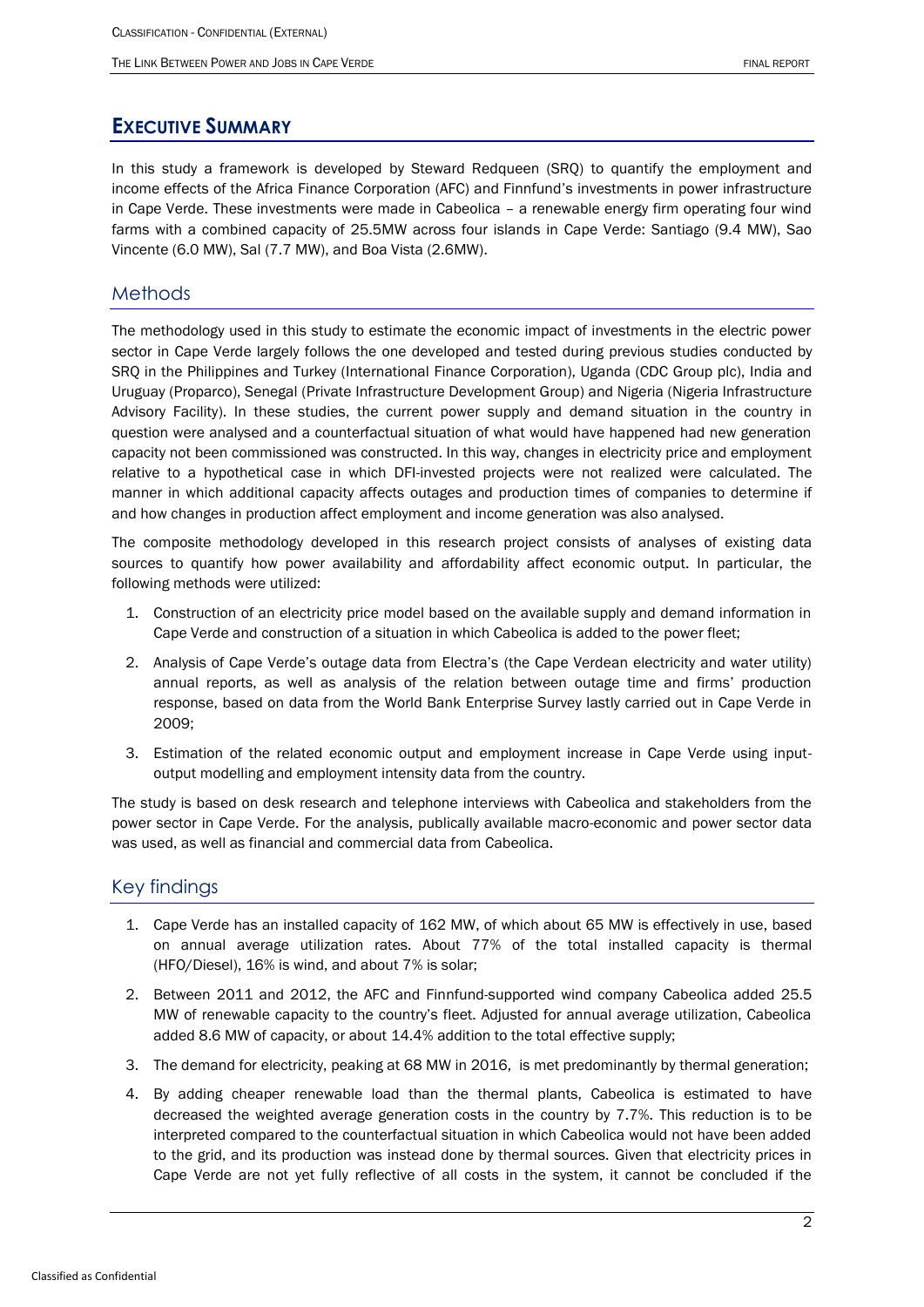decrease in generation cost has led to decreases in the final consumer electricity price. The lower generation cost supports the transition towards a more cost reflective energy tariff and thereby improves the financial situation of Electra and the government.

- 5. The partial shift from thermal generation to wind is estimated to have led to displacement of 11.8% of Cape Verde's 2016 imported fuel, valued at €10.6 million (based on a price of CV 68/kg, or EUR 0.61/kg), equal to 2.1% of the country's trade deficit. Lower fuel utilization in the energy mix also translates to lower overall CO<sub>2</sub> emissions. Based on its 2016 generation, Cabeolica is estimated to have contributed to the avoidance of 58.7 kt of  $CO<sub>2</sub>$  emissions, or approximately 12% of Cape Verde's total 2016 emissions, valued at EUR 0.2 million.
- 6. By adding capacity to the grids of four islands of Cape Verde, Cabeolica is estimated to have contributed to the decrease in outage time on the four islands by an average of 50%. This reduction in outages is estimated to have increased the annual production time of firms on these islands by an average of 2%. Translated into national increase of production, Cabeolica is estimated to have increased Cape Verde's firm output by 0.2%, or EUR 3.8 million.
- 7. The employment effect related to this increase in production is estimated at approximately 390 jobs, of which 370 are in electricity-dependent sectors and 20 are in agriculture. Due to wide-spread underemployment in Cape Verde, many of the calculated jobs could represent people affected (i.e. people receiving incomes from occasional work activity) rather than formal jobs in full-time equivalents.
- 8. Through day-to-day operations, Cabeolica supports €3.1 million in value added, directly and indirectly, through salaries, profits, and taxes, equivalent to 0.32% of GDP. Also Cabeolica supports more than 50 jobs indirectly in the economy. Additionally, Cabeolica contributed to developing the technical skills of Cape Verde's labour force by sourcing and training local employees and shared learnings with representatives from renewable countries in neighbouring African countries.
- 9. These results reflect the effect of adding Cabeolica's four wind farms to Cape Verde's fleet, without taking into consideration attribution factors of the proportion of AFC and Finnfund's respective investments into Cabeolica.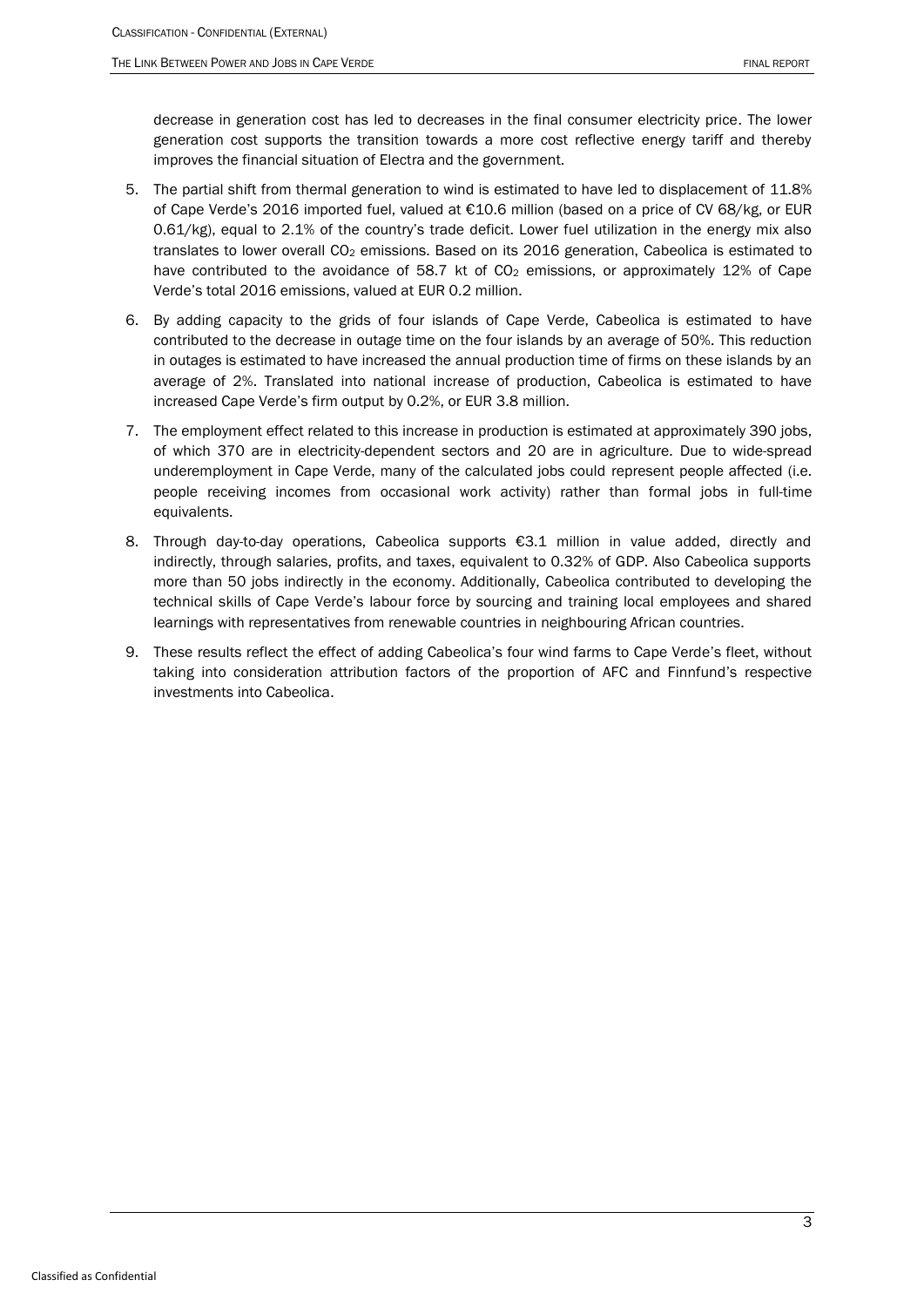THE LINK BETWEEN POWER AND JOBS IN CAPE VERDE FINAL REPORT

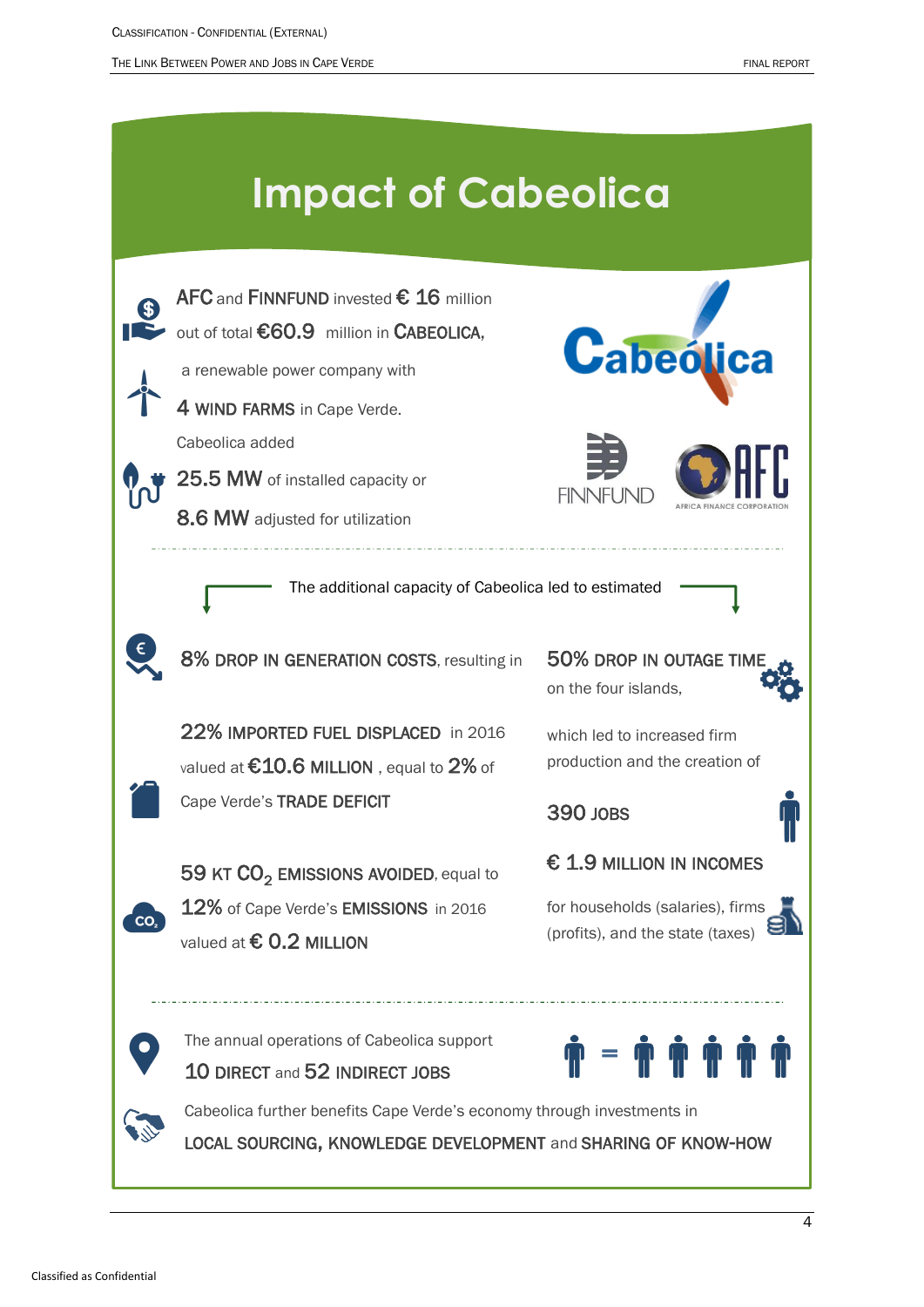## **THE LINK BETWEEN POWER INVESTMENTS, INCOMES, AND JOBS IN CAPE VERDE** FOR AFRICA FINANCE CORPORATION AND FINNFUND

### **1 INTRODUCTION**

<span id="page-5-0"></span>The absence of reliable, adequate, and affordable power is recognised as one of the main barriers to broad-based economic growth and social development. Poor and/or expensive electricity supply stifles economic activity by reducing productivity and hampering the development of industry and trade which are important drivers of employment and growth.

Electricity in Cape Verde is produced predominantly by thermal power plants. Reliance on diesel and heavy fuel generation has led to high electricity tariffs, higher than in other Sub-Saharan African countries.

Contributing to Cape Verde's power sector development, the Africa Finance Corporation (AFC) and Finnfund invested in Cabeolica – a renewable energy firm operating four wind farms on Santiago (9.4 MW), Sao Vincente (6.0 MW), Sal (7.7 MW) and Boa Vista (2.6 MW).

The theory of change and previous research indicate that a stronger physical infrastructure, in particular in the power sector, has an important impact on economic development for shared prosperity and poverty reduction. The objective of this report is to assess the impact of AFC and Finnfund's power generation investments on incomes and employment in Cape Verde. By doing so, we aim to contribute to the understanding of how improvements in power availability and affordability affect development across economic sectors and actors.

#### Structure of report

The remainder of this report covers the following topics:

- Section [2](#page-6-0) provides an overview of Cape Verde's economy and its power sector;
- Section [3](#page-11-0) describes the analytical framework used to quantify how improvements of power availability and affordability brought about by Cabeolica impact the economy (forward effects), as well as the results of this analysis;
- Section [4](#page-24-0) discusses the impact of Cabeolica from its annual expenses (backward results), as well as the additional non-financial value the company brings to Cape Verde's economy;
- Section [5](#page-27-0) summarises the main conclusions of the analysis and presents a few recommendations.

#### Acknowledgements

The authors acknowledge Engº Rito Évora (Director of Energy, Ministry of Industry, Trade, and Energy), Engº Jansénio Delgado (Renewable Energy Expert, ECOWAS Regional Center of Renewable Energy and Energy Efficiency), and Engº João Fonseca (Electra Board Advisor), for taking the time to share with us their knowledge of Cabeolica's impact on the power sector in Cape Verde. The authors would also like to acknowledge the Cabeolica staff that provided data for the report.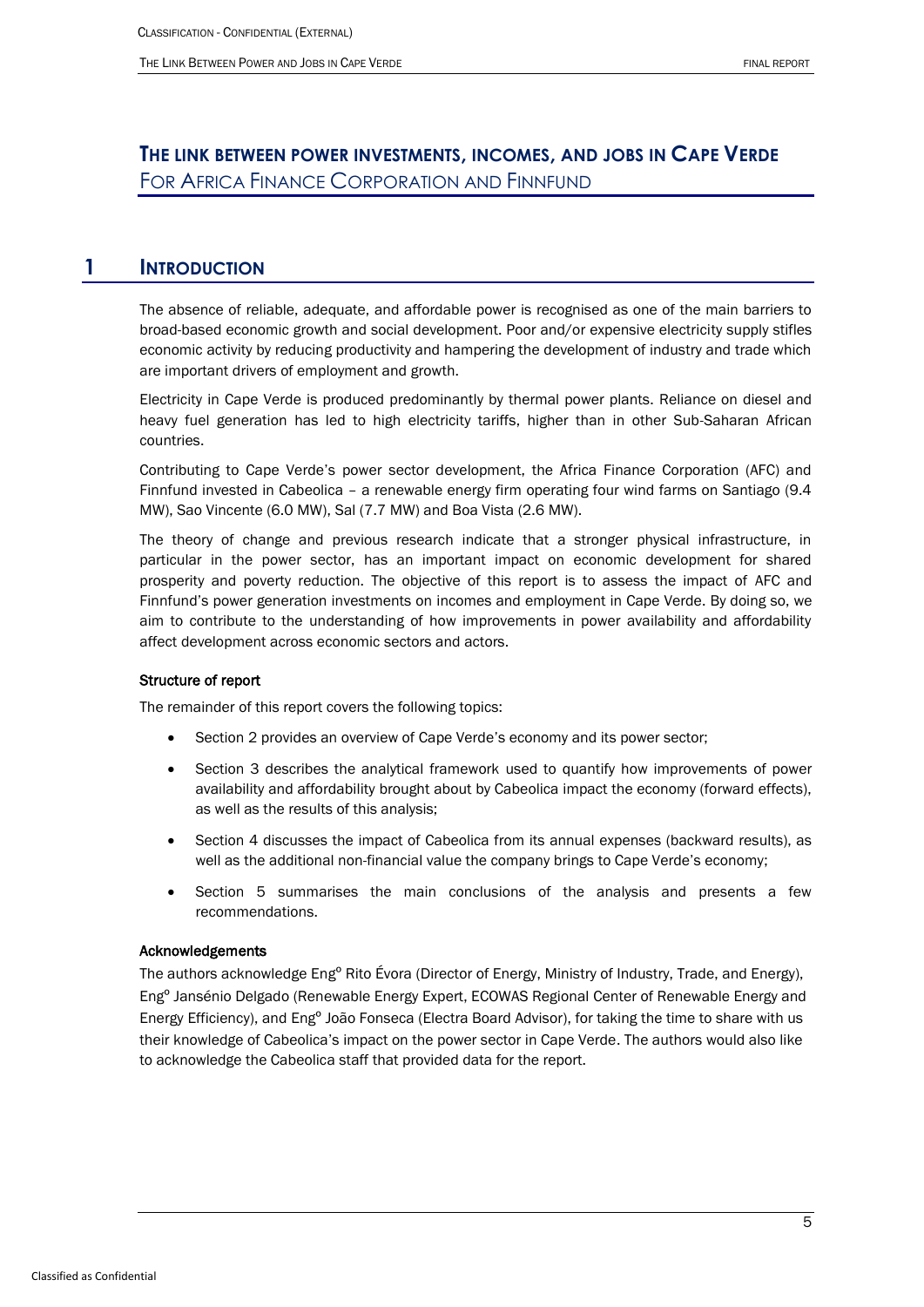## <span id="page-6-0"></span>**2 CAPE VERDE: ECONOMY AND POWER PROFILE**

### 2.1 Macro-economic profile

<span id="page-6-1"></span>Cape Verde is a small state comprising ten islands, nine of which are inhabited, and is situated approximately 500 km off the west coast of Africa. The ten islands are grouped into the *Barlavento*, or Windward Islands, including Santo Antao, Santa Luzia, Sao Nicolau, Sal, and Boa Vista, and the *Sotavento*, or Leeward Islands, which include Maio, Santiago, Fogo, and Brava. The country has a population of roughly 560,000 people, more than half of whom live on the island of Santiago, where the capital city, Praia is located. Cape Verde has one of most politically stable and democratically inclusive governance systems in Africa. In the 2017 Ibrahim Index of African Governance, Cape Verde was ranked fourth in terms of overall governance and rule of law and first in terms of participation and human rights.

A middle income country, in 2016 Cape Verde had a gross domestic product (GDP) of USD 1.6 billion in current US dollar value (USD 1.8 billion in constant 2010 US dollar value).<sup>1</sup> After a period of stagnant growth between 2012 and 2014, the economy grew by 1.1% and 3.6% in 2015 and 2016 respectively. In comparison, other small states<sup>2</sup> have on average been growing at a slower and/or declining rate [\(Exhibit 1\)](#page-6-2) over that period. GDP is expected to continue its upward trajectory in 2018, with an expected growth of 4%, driven by a growing tourism sector and rising private consumption.<sup>3</sup>



#### Exhibit 1: Annual GDP growth (source: World Bank)

<span id="page-6-2"></span>The Cape Verdean economy is dominated by the services sector, which accounts for more than 70% of GDP. The remainder includes the industrial (20%) and agricultural (10%) sectors. The services sector depends largely on tourism, especially from Europe, but also commerce, transport and public services.

<sup>1</sup> All GDP and investment data courtesy of the World Bank Development Indicators database. <https://data.worldbank.org/country/cabo-verde?view=chart>

<sup>2</sup> Small states are characterized by the World Bank as having a small population, limited human capital, and a confined land area. The country group is diverse and includes 41 countries mostly in Africa, Europe, and the Asia-Pacific.

<sup>3</sup> Cape Verde Country Note. 2018 African Economic Outlook. African Development Bank.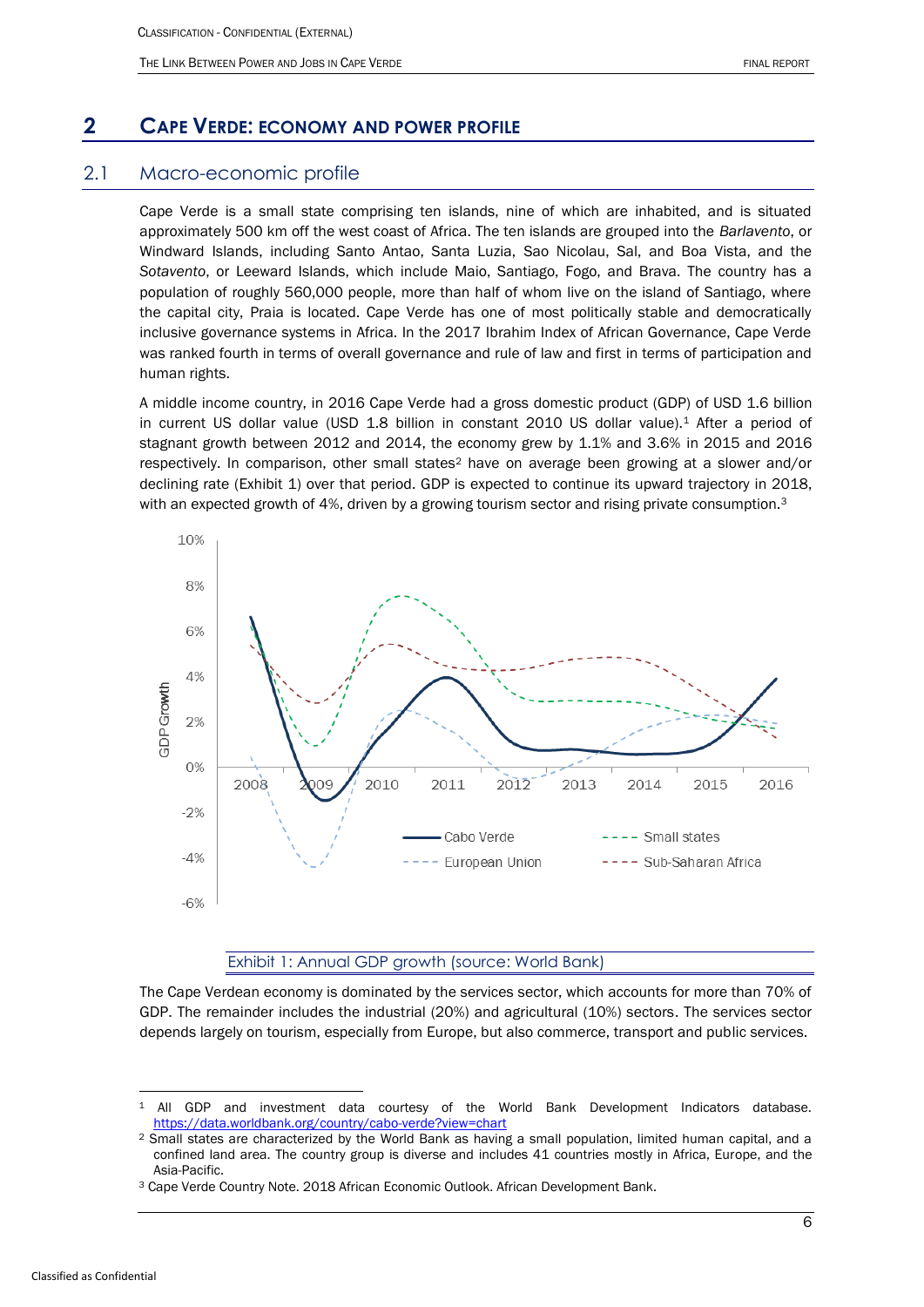GDP composition remained stable over the past years. Household consumption was the largest share of GDP in 2016, followed by investment, government expenditures and net imports [\(Exhibit 2\)](#page-7-0). In 2016, Cape Verde exported \$97.5m and imported \$804m worth of goods and services, resulting in a negative trade balance of \$706m.<sup>4</sup> Cape Verde's largest trading partners are Portugal, Nigeria, Spain and Italy. The close relationship between Cape Verde and its southern European trading partners exposed Cape Verde's economy to the Eurozone crisis. During the crisis, foreign investment, development aid and tourism from Europe declined. As a result, the Cape Verdean economy stagnated.<sup>5</sup> However, recent growth in the Eurozone following the crisis has in turn contributed to rising growth in household consumption and investment in Cape Verde. Increased investment, especially in tourism, is expected to continue through 2018.<sup>6</sup>



#### Exhibit 2: GDP components over time (constant '10 USD, source: World Bank)

<span id="page-7-0"></span>The business environment in Cape Verde is good, relative to other Sub-Saharan African countries. However, there are bottlenecks inhibiting Cape Verde's growth potential. In the World Bank's Ease of Doing Business report, Cape Verde ranked 127<sup>th</sup> in 2017 (out of 190 countries), and ranked in the top third of African countries (15th out of 49 Sub-Saharan African countries). In the 2009 World Bank Enterprise Survey (the most recent year available), companies indicated that their greatest obstacles to growth were the large informal sector, obtaining access to finance, and getting access to electricity. Some 53% of firms interviewed identified electricity as a major business constraint. It should be mentioned that there has been significant progress in the power sector since the year of the survey, driven by investments in capacity and the grid.

<sup>4</sup> Observatory of Economic Complexity. Accessed July, 2018.

[https://atlas.media.mit.edu/en/profile/country/cpv/#Trade\\_Balance](https://atlas.media.mit.edu/en/profile/country/cpv/#Trade_Balance)

<sup>5</sup> Monteiro, Amilcar Aristides and Osmar Ferro. (2017). Cabo Verde: Multi-Sector Market Study Focused on Tourism Value Chain Development. Ministry of Foreign Affairs of the Netherlands, Enterprise Agency.

<sup>6</sup> Cape Verde Country Note. 2018 African Economic Outlook. African Development Bank.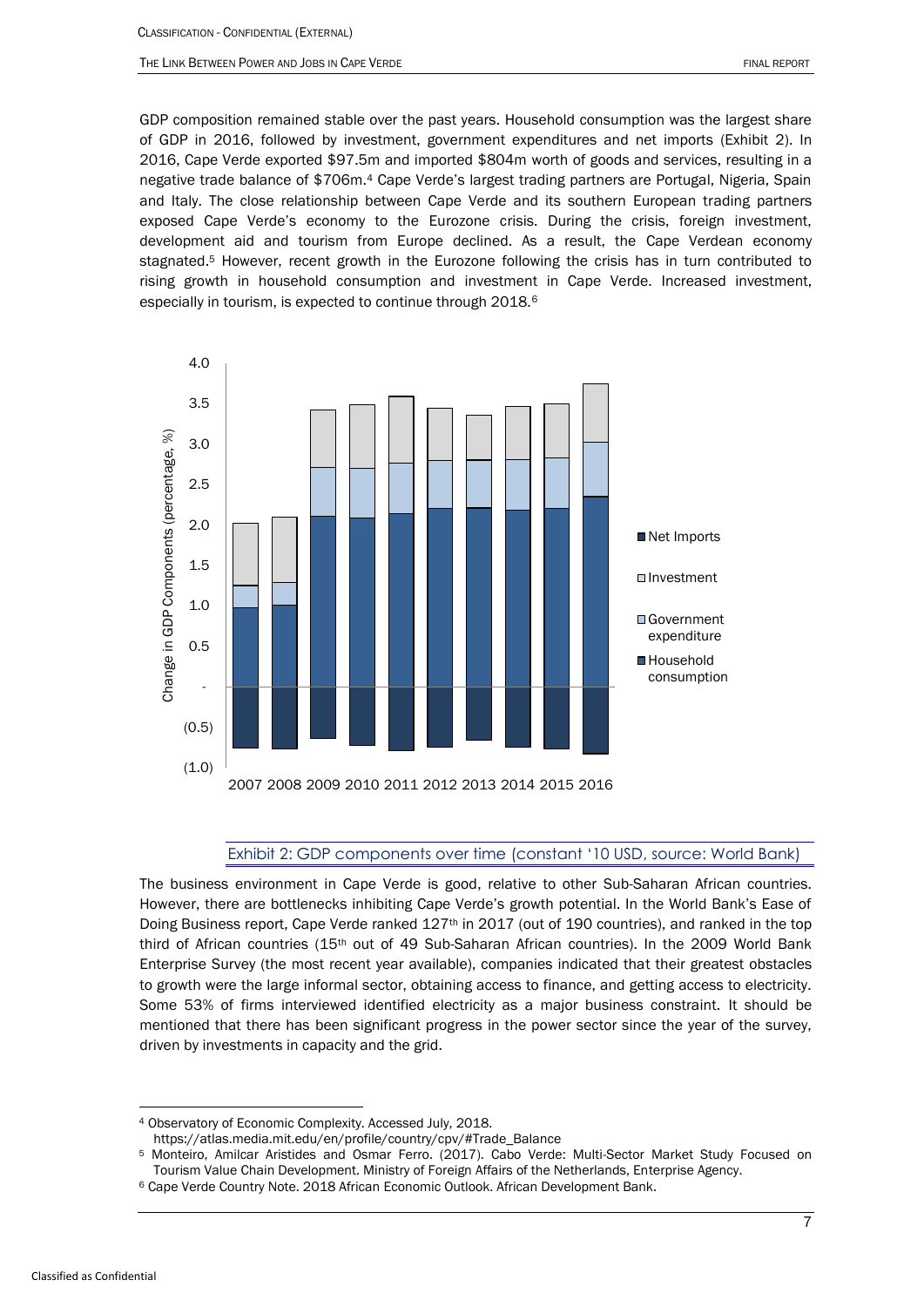Despite the recent growth of the Cape Verdean economy, high rates of unemployment (12%) and informality persist. The African Development Bank estimates that as many as 70% of the jobs in Cape Verde are in the informal sector.<sup>7</sup> Even though unemployment marked a modest decline from 15% to 12%<sup>8</sup> between 2016 and 2017, formal sector employment rate decreased from 54% to 52%.<sup>9</sup> In 2017, people mostly worked in the agricultural (19%), trade (15%), construction (10%) and public sectors (8%).

Cape Verde has a relatively low-carbon intense economy, emitting low amounts of carbon used per unit of GDP growth, compared to other countries in West and Sub- Saharan Africa. In 2016, Cape Verde emitted an estimated 0.28 kilotonnes (kt) of CO<sub>2</sub> per (constant 2010) dollar of GDP generated, less than half of Senegal's emission intensity (0.63 kt of  $CO<sub>2</sub>$ ) and nearly half the average Sub-Saharan African country emissions (0.53 kt of C02). Although Cape Verde's emissions intensity is relatively low, in its Intended Nationally Determined Contribution submission - a document provided by governments as part of the Paris Climate Agreement, specifying the efforts that will be taken by the country towards reducing its carbon emissions relative to a business-as-usual scenario where no or minimal efforts are taken - the country committed to achieving a 100% renewable energy rate by 2025. The government estimates that to achieve this goal it needs to reduce greenhouse gas emissions annually by 600-700 tCO<sub>2</sub>eq.<sup>10</sup> The country is endowed with strong winds that blow for more than eight months out of the year, 350 days of sunshine and access to geothermal energy from volcanic activity below the islands.

### <span id="page-8-0"></span>2.2 Power sector overview

### 2.2.1 Governance

<span id="page-8-1"></span>[Exhibit 3](#page-9-1) provides a graphical overview of the structure of the power sector in Cape Verde. The stateowned utility company *Empresa de Electricidade e Água* (Electra) SARL is the main entity within Cape Verde's power sector, with 77% of the capital owned by the State, 17% owned by the Social Security Institute (INPS) and the remaining 6% owned by the municipalities.<sup>11</sup> Electra is responsible for ensuring the supply and quality of both electricity and water resources in Cape Verde. Electra was created in the 1980's out of a merger of multiple entities that were responsible for water desalination and electricity production. In 2013, the government began restructuring Electra by creating two subentities with separate geographical jurisdictions. Electra Norte was created to manage the Windward Islands, while Electra Sul would manage the Leeward Islands. Additionally, the two sub-entities would promote working with private sector partners to manage the power and water sectors.<sup>12</sup>

Electra owns and operates the transmission and distribution (T&D) systems on each island in Cape Verde, with the exception of Boa Vista. *Águas e Energia de Boa Vista* (AEB) is a public-private entity that functions as an Electra sub-concessionary for the public service on the island of Boa Vista.

*Agência de Regulaçao Económica* (ARE) was established in 2004 to regulate the economic and financial activities in Cape Verde. Among others, ARE is responsible for setting the end-user tariffs for electricity and water, ensuring companies comply with regulations and advocating on behalf of the consumer.

<http://ine.cv/publicacoes/anuario-estatistico-cabo-verde-2015/>

<sup>7</sup> Cabo Verde Country Strategy Paper 2014-2018. (2014). ORWA Department/SNFO. African Development Bank. [https://www.afdb.org/fileadmin/uploads/afdb/Documents/Project-and-Operations/2014-2018\\_-](https://www.afdb.org/fileadmin/uploads/afdb/Documents/Project-and-Operations/2014-2018_-_Cape_Verde_Country_Strategy_Paper.pdf) Cape\_Verde\_Country\_Strategy\_Paper.pdf

<sup>8</sup> Instituto Nacional de Estatistica Cabo Verde. 2017. http://ine.cv/indicadores/desemprego/

<sup>9</sup> Cabo Verde Statistical Yearbook 2016. (2017). Instituto Nacional de Estatistica (INE).

<sup>10</sup> Cape Verde (2015): Intended nationally determined contribution of Cabo Verde. [http://www4.unfccc.int/submissions/INDC/Published Documents/Cabo Verde/1/Cabo\\_Verde\\_INDC\\_.pdf](http://www4.unfccc.int/submissions/INDC/Published%20Documents/Cabo%20Verde/1/Cabo_Verde_INDC_.pdf) <sup>11</sup> Electra 2016 Annual Report.

<sup>12</sup> Electra SA.<http://www.electra.cv/index.php/2014-05-20-15-47-04/empresa/descricao>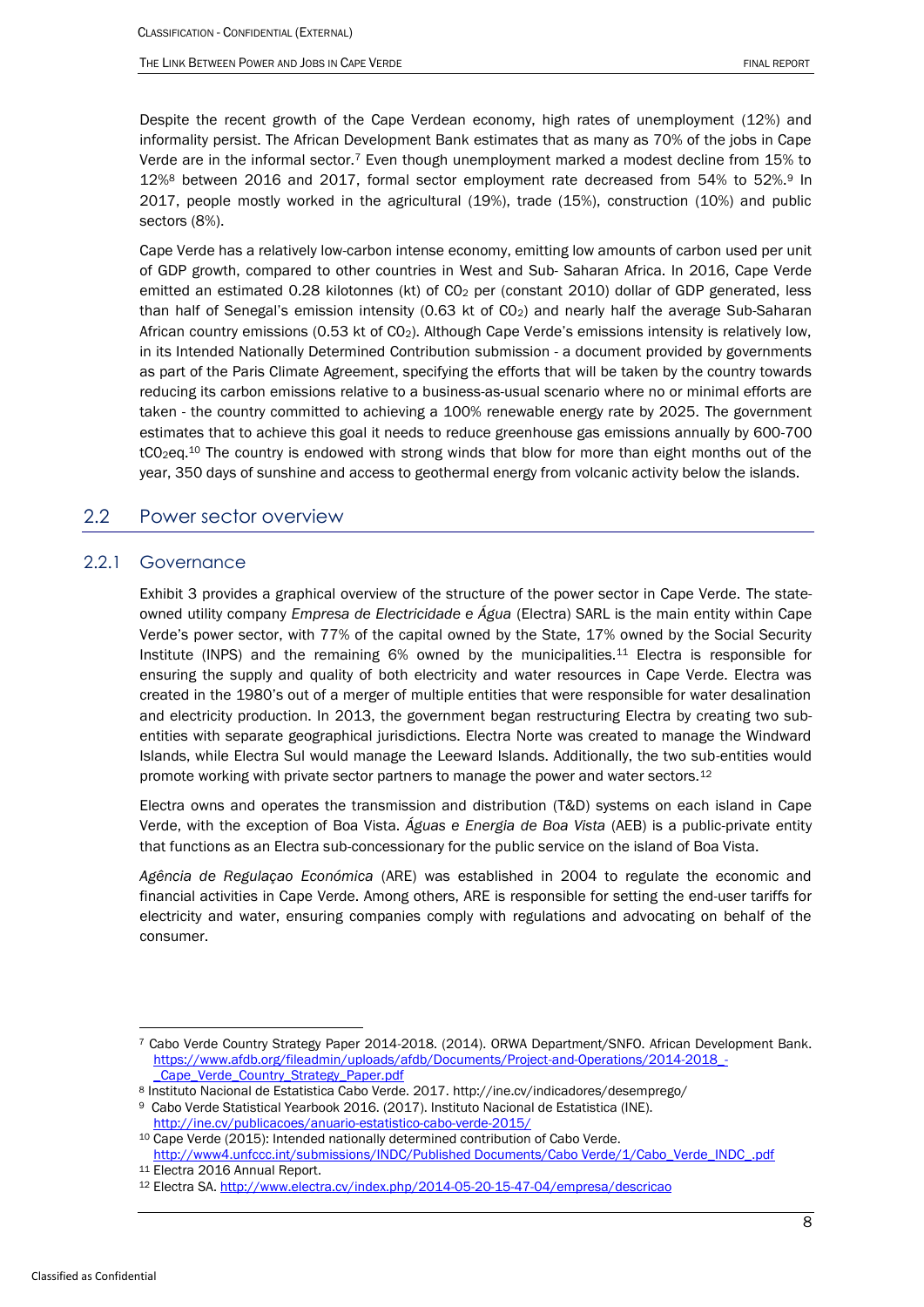

Exhibit 3: Overview of Cape Verde's power sector

### <span id="page-9-1"></span>2.2.2 Generation and consumption

<span id="page-9-0"></span>Total installed power generation capacity in 2016 was 162 MW, 1.8 times larger than in 2009 [\(Exhibit](#page-9-2)  [4\)](#page-9-2). The rise in installed capacity was driven by thermal and renewable power, especially the wind capacity of Cabeolica commissioned in 2011. By 2012, Cabeolica added 25.5 MW of installed capacity to the system, raising the share of renewable energy in Cape Verde from 0% to nearly 23%. Thermal plants use imported diesel or fuel oil. Total effective capacity, calculated as installed capacity factoring in average annual plant utilization rates, was 68 MW in 2016.



<span id="page-9-2"></span>Exhibit 4: Installed capacity over time (in MW, source: Electra, IRENA)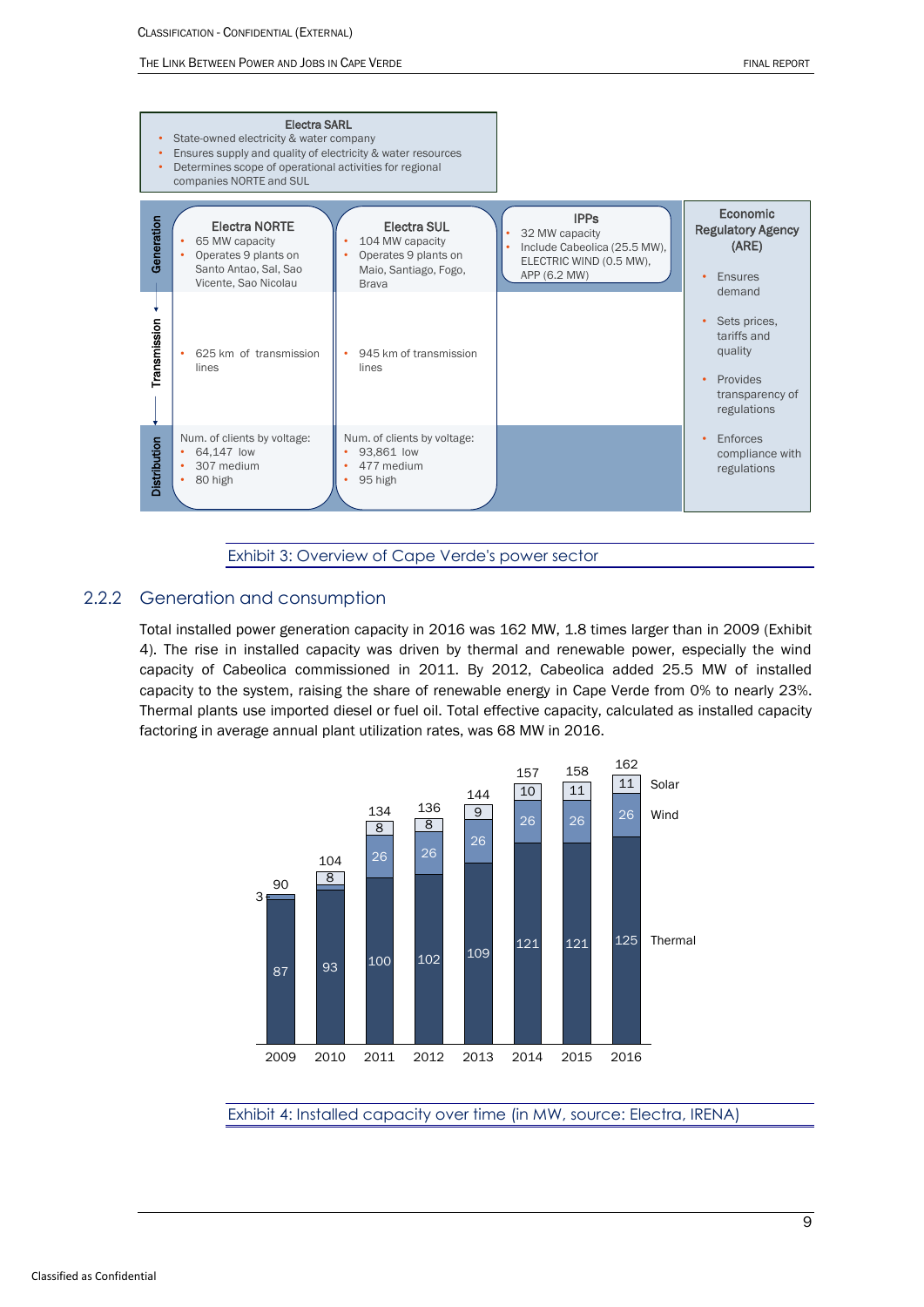Installed capacity varies by island. The island of Santiago has the highest level of installed capacity (51%), followed by Sao Vicente (17%) and Sal (16%).

In 2016, total generation was more than 443 GWh [\(Exhibit 5\)](#page-10-0). Generation growth between 2010 and averaged 4%. Like installed capacity, total generation from renewables has been rising. The average annual growth rate was about 5.3% between 2010 and 2016. Despite this rise, 83% of total generation in 2016 was from thermal power.

Total electricity consumption per capita grew on average by more than 6% per year between 2009 and 2016, from 565 to 887 kWh [\(Exhibit 5\)](#page-10-0). Santiago Island accounts for the majority of electricity consumption in the country (51%). Most electricity is consumed by economic activities (54%) and by households (39%), while the remainder is used for the production and desalination of water (7%).<sup>13</sup> However despite expectations of higher electricity consumption in the future,<sup>14</sup> consumption per capita has been flat since 2014.



Exhibit 5: Total generation and consumption per capita over time (MWh, source: EIA)

<span id="page-10-0"></span>Electricity transmission and distribution losses, which are mostly due to theft, are 27% on average but vary across islands and over time. In 2016 Santiago Island reported the highest losses (38%) whereas most of the other islands experienced losses of between 18-27%. Sal stands out with losses of only 2%. While losses rose by 1% on Santiago and Sao Nicolau between 2012 and 2016, they decreased on other islands by between 1-8%.

 Monteiro, Amilcar Aristides and Osmar Ferro. (2017). Cabo Verde: Multi-Sector Market Study Focused on Tourism Value Chain Development. Ministry of Foreign Affairs of the Netherlands, Enterprise Agency.

 Cape Verde (2015): Intended nationally determined contribution of Cabo Verde. [http://www4.unfccc.int/submissions/INDC/Published Documents/Cabo Verde/1/Cabo\\_Verde\\_INDC\\_.pdf](http://www4.unfccc.int/submissions/INDC/Published%20Documents/Cabo%20Verde/1/Cabo_Verde_INDC_.pdf)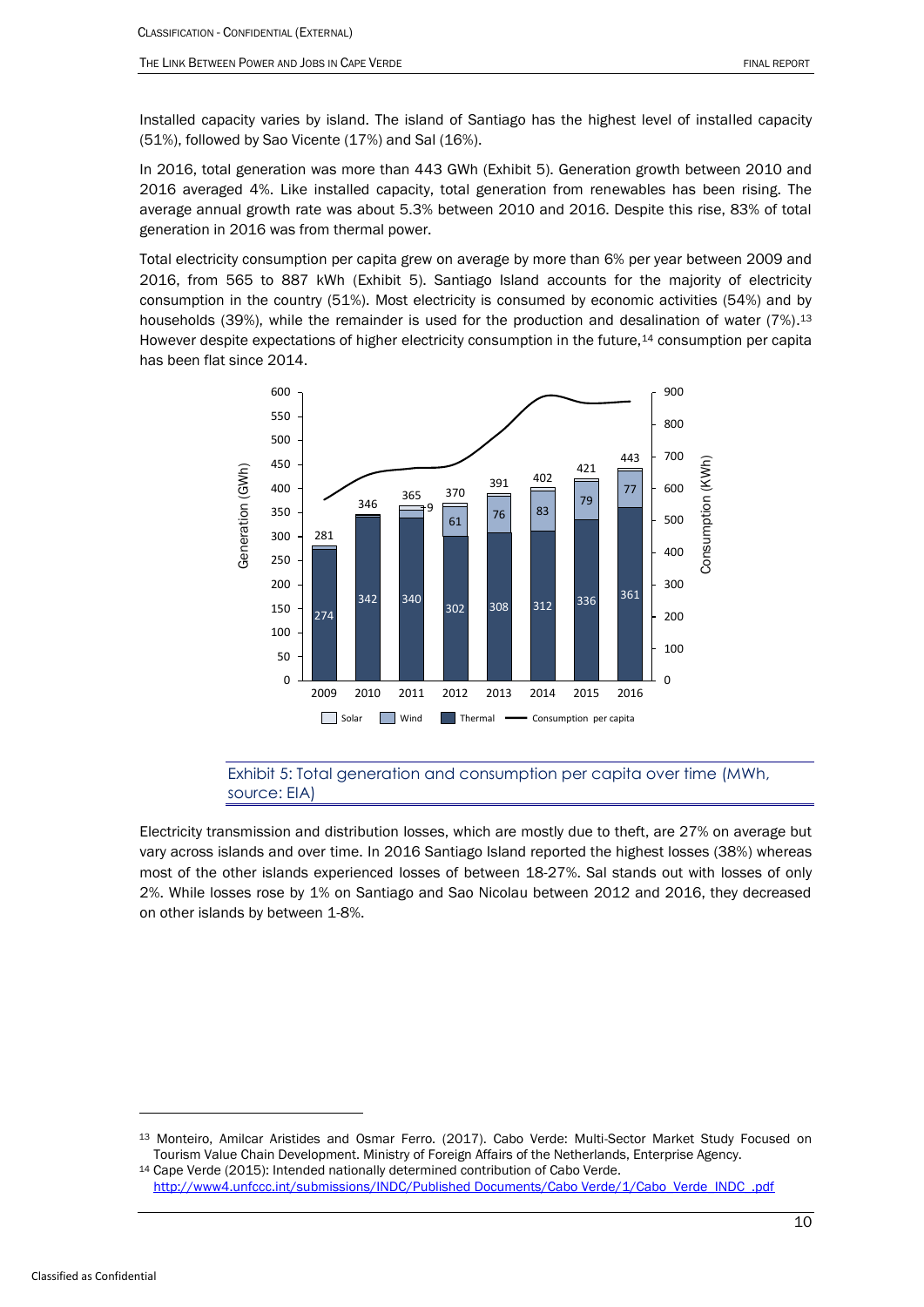### <span id="page-11-0"></span>**3 ECONOMIC IMPACT OF INVESTMENTS IN INCREASED POWER SUPPLY**

### 3.1 Analysis framework

<span id="page-11-1"></span>The analysis framework for the economic impact of increasing power supply is presented in [Exhibit 6.](#page-11-2) SRQ previously applied this framework to estimate the economic impact of power sector investments in studies for IFC (in the Philippines and Turkey), CDC (in Uganda and Cameroon), PROPARCO (in India and Uruguay), the Private Infrastructure Development Group (PIDG, in Senegal), and the Nigerian Infrastructure Advisory Facility.

As illustrated from left to right in [Exhibit 6,](#page-11-2) an increase in power generation capacity decreases the price of power and/or reduces the number of outages. Lower prices and fewer power outages increase the production level at which companies maximise their profits, which will in turn increase electricity use to produce more output.<sup>15</sup> Higher production translates into higher intermediate demand from other firms, both for users (e.g. manufacturing firm) and non-users of electricity (e.g. agriculture businesses or producers) and their generated value added. The resulting increase of value added raises both GDP and employment in Cape Verde. Finally, the higher GDP increases the demand for electricity, which increases the electricity price and offsets some of the before-mentioned effects. The framework does not include the effect of lower electricity prices on capital investment (either directly or indirectly), a feedback that may be relevant in the long run. The potential pathway of additional supply allowing more household consumers to connect to the grid is not included in the framework either. This is because residential consumption is not expected to significantly increase overall electricity use in the short term. Residents are often dependent on (rural) state electrification programs for connection to the grid, while most firms already have electricity connections and can benefit from more and cheaper power as soon as it is available.



Exhibit 6: Analysis framework for the impact of increased power sent into the grid on GDP (value added) and employment

<span id="page-11-2"></span>It is important to note that in different countries, one of the pathways is typically dominant. For example, the outage pathway will be vital in countries with very low reserve margins since insufficient capacity causes blackouts. In a country where the power sector is subsidised and prices are not costreflective, additional capacity would not necessarily lead to change in the price of electricity. The price pathway is especially relevant for countries where new capacity replaces existing expensive thermal

<sup>&</sup>lt;sup>15</sup> The exhibit depicts relationship between two variables. The negative relationship between e.g. electricity price and consumption means that a lower price is associated with more consumption (and vice versa).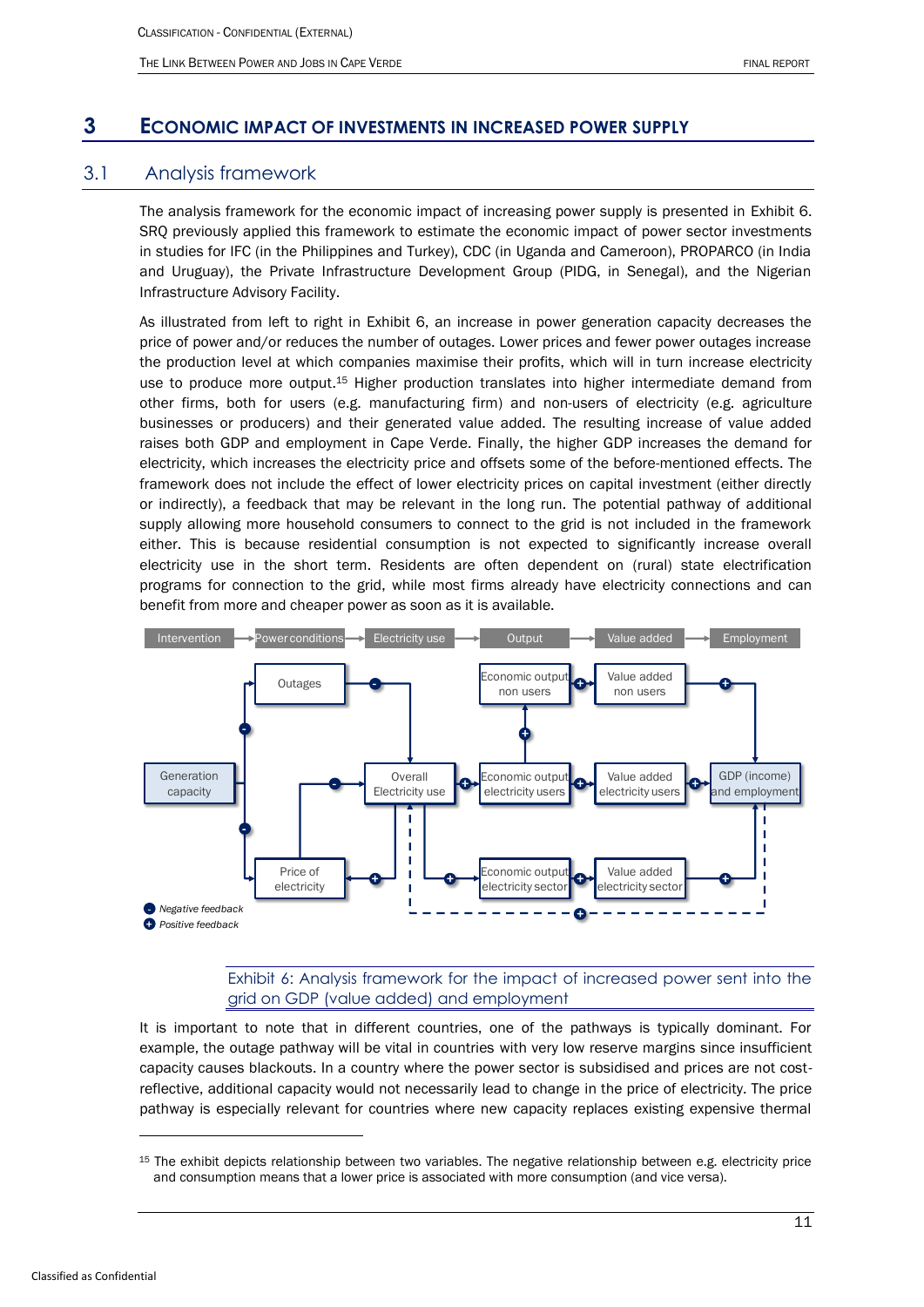generation. A lower price for electricity - due to more (and cheaper) generating capacity - can come about through two different pathways, depending on the specific power conditions. In countries where grid electricity is normally sufficient in quality and quantity, increased generation capacity lowers the price of electricity, depending on the short and long-run cost levels of additional capacity relative to the average wholesale electricity price. In countries where the grid is not able to deliver sufficient power (e.g. Nigeria) increased capacity will reduce the dependency of companies on expensive selfgeneration, thereby lowering their effective electricity cost. 16

### <span id="page-12-0"></span>3.2 Impact via the price pathway

### 3.2.1 Methodology

<span id="page-12-1"></span>To estimate the impact of Cabeolica on employment in Cape Verde, the impact of additional capacity on electricity prices was analysed.

To start, the effect of the new plants on electricity generation costs was calculated based on a power supply-demand model. Reduction in the generation cost leads to a decrease in the end-user tariff only when the latter is fully cost-reflective. Despite existing regulatory frameworks, this is not yet the case in Cape Verde. Therefore, changes in the generation cost are not expected to have an impact on electricity end-user prices. This in turn means that businesses (and households) would not feel any changes as a result of their production activities, and their operations would not be affected. Therefore, no job creation effect is expected.

Nevertheless, the reduction in generation prices will have an impact on Electra and the government, since lower generation costs will bring the end-user tariff closer to cost reflective levels. This effect is mainly driven by displacing power produced by thermal plants which rely on expensive imported fuel. The need to purchase less fuel is expected to have led to costs savings for Cape Verde's government.

This approach, summarised in [Exhibit 7,](#page-12-2) is explained in more detail in the sections below. Results reflect changes brought about by Cabeolica and do not take the Finnfund or AFC proportion of investment into account.



<span id="page-12-2"></span>Exhibit 7: Price pathway approach

<sup>-</sup>16 Although the quality of grid electricity may not be sufficient for some firms to switch from self-generation to grid power, at the level of an entire sector or economy this is not of great importance; electricity not used by one firm is available for another one.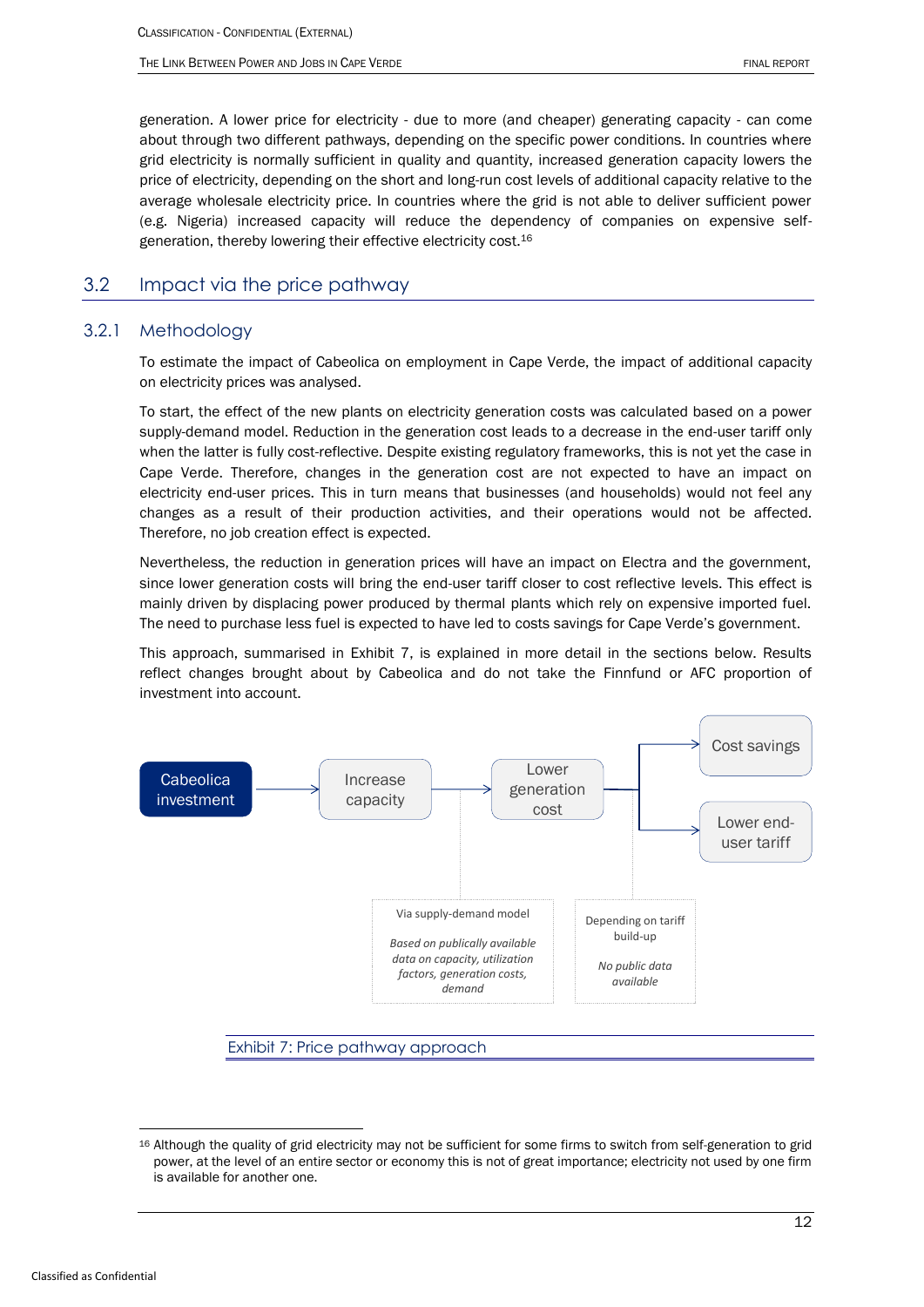### 3.2.2 Results

<span id="page-13-0"></span>The effect of new capacity on the economy of Cape Verde is derived by constructing a power price model based on the specification of a power supply and demand curve. A power supply curve ranks all power plants in the country side-by-side, based on dispatch order commensurate with their capacity (in MW). For each plant, it gives the cost of supplying electricity.<sup>17</sup> The power supply curve is constructed by using information on the effective power generation fleet of Cape Verde, i.e. installed capacity adjusted for utilisation.

By combining the supply curve with the observed power demand of a country (in MW), the demandweighted average generation cost can be determined. The impact of additional generation capacity is determined by deriving two power supply curves: one with and one without Cabeolica. Determining the weighted average generation cost for both situations allows the effect of adding generation capacity to the power fleet to be calculated.

This model has been shown to adequately reproduce observed price behaviour in the Philippines<sup>18</sup>, Turkey<sup>19</sup>, and Uganda<sup>20</sup>.

#### Supply curve

To construct the country's supply curve, generation cost values (EUR per MWh) are assigned for each of the power plants in Cape Verde, based on plant technology specific data. The non-dispatchable plants, which must supply power when available (wind, solar), are placed at the left-hand side of the curve. A hypothetical supply curve based on the installed capacity excluding Cabeolica is presented in [Exhibit 8.](#page-13-1) The supply curve, adjusted for utilization rate is presented in [Exhibit 9.](#page-14-0) Additionally, [Exhibit 9](#page-14-0) shifts the supply curve to the right by adding Cabeolica's effective capacity of 8.6 MW (or a 14.4% increase).



Exhibit 8: Installed capacity excluding Cabeolica

<span id="page-13-1"></span><sup>&</sup>lt;sup>17</sup> Data on costs per technology is courtesy of Bruno Lopez, Chief Financial Officer, Cabeolica. Personal correspondence. April, 2018. Cost of thermal plants is based on electricity fuel cost of CVE 68 per litre, as reported by ARE [http://www.are.cv/images/stories/combustiveis/preos\\_c.social\\_081016.pdf](http://www.are.cv/images/stories/combustiveis/preos_c.social_081016.pdf)

<sup>18</sup> Let's Work study on the impact of power investments in the Philippines, Steward Redqueen 2015.

<sup>&</sup>lt;sup>19</sup> IFC, How Power Contributes to Jobs and Economic Growth in Turkey, 2016.

<sup>20</sup> CDC, What is the Link between Power and Jobs in Uganda 2016.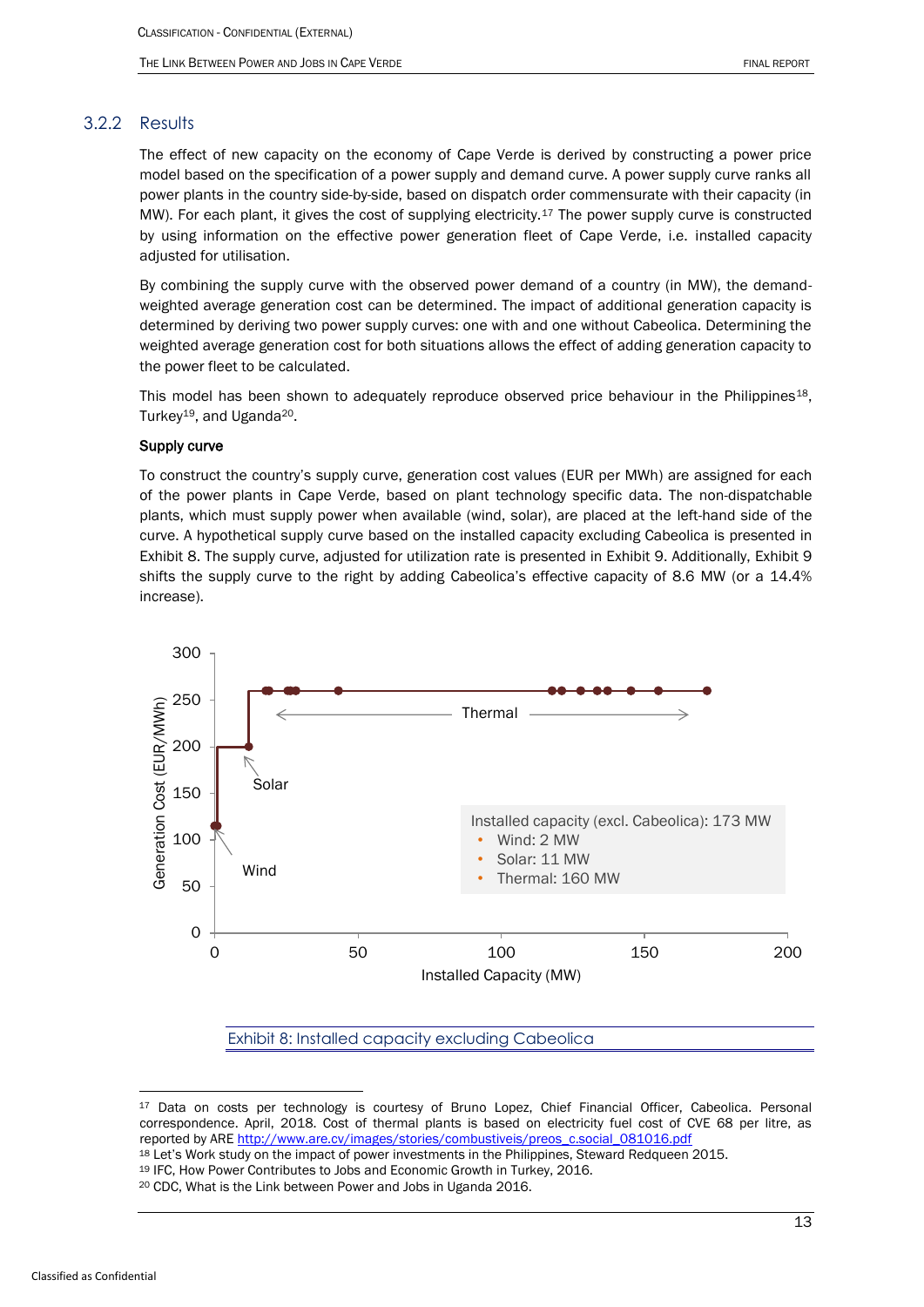

Exhibit 9: Effective supply curve with the addition of Cabeolica

#### <span id="page-14-0"></span>Demand Curve

In order to determine electricity prices one needs to know the so-called power load (MW) curve, which essentially amalgamates the total power consumption in the system. The level of the power load curve over the course of a typical day, which is the total demand for electricity including losses in the system, is shown in [Exhibit 10.](#page-14-1) The curve is based on the average hourly power load data for each day of 2016. <sup>21</sup> Demand for power peaks at 68 MW and occurs between 20:00 and 21:00. Peak demand is 1.3 times the average load (52 MW).



<span id="page-14-1"></span>Exhibit 10: Demand curve (source: Electra, Cabeolica)

<sup>21</sup> Data on daily load pattern in 2017 was provided by Cabeolica. The data was extrapolated to 2016 based on reported peak demand in 2016 from Electra's Annual Report.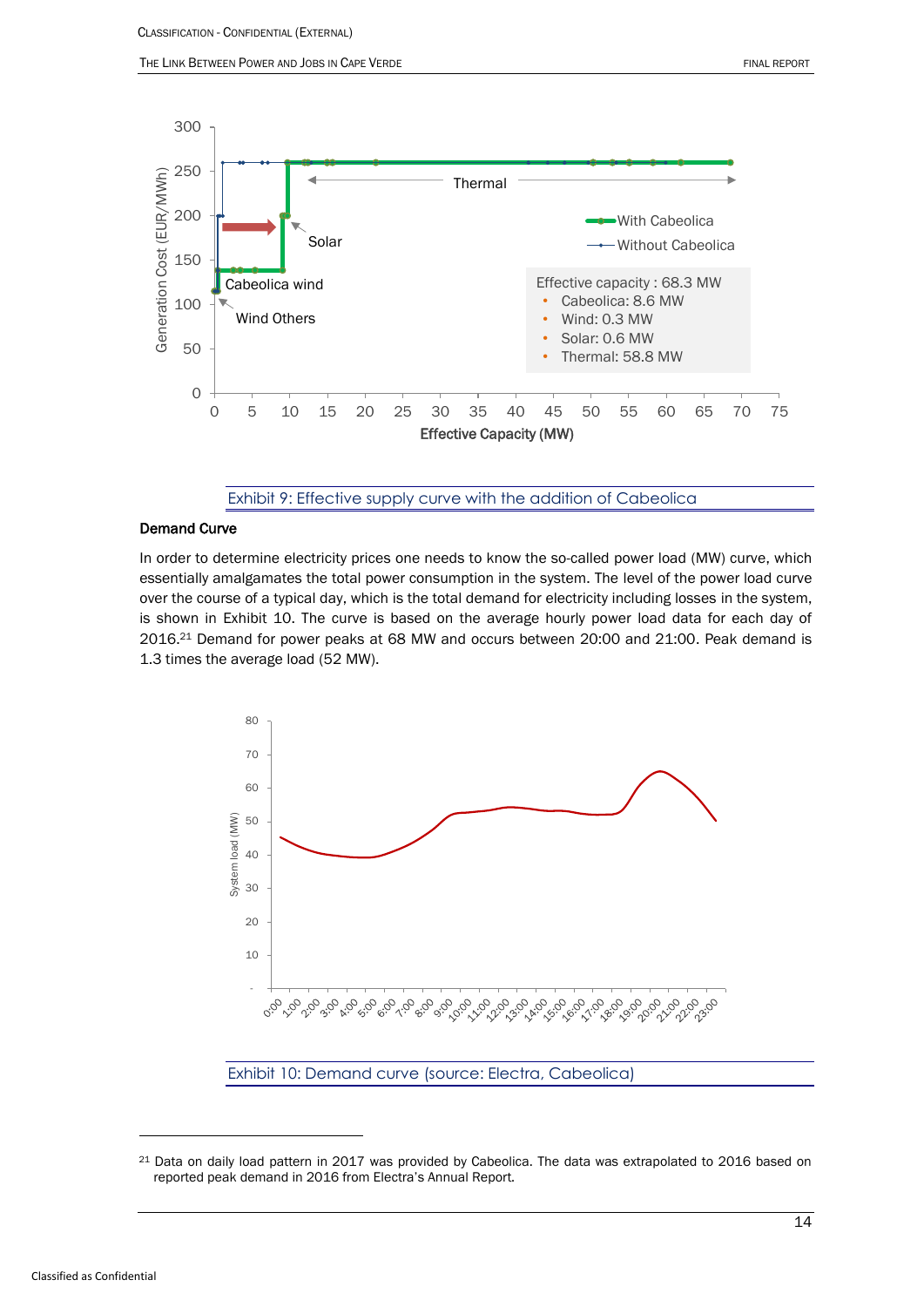#### Price model

The effect of Cabeolica on the average generation cost is determined by combining the two supply curves [\(Exhibit 9\)](#page-14-0) with the demand curve. The results are shown in [Exhibit 11.](#page-15-0) The red line illustrates the demand, while the coloured lines and the areas below them show the amount of capacity that is used to cover the demand. Without Cabeolica, the maximum renewable capacity (wind and solar) is used to supply less than 1 MW (1.3%) of demand. Thus, without Cabeolica the daily demand would be practically entirely met by thermal power. By contrast, with Cabeolica, the amount of demand covered by renewable energy increases. With the addition of Cabeolica, 9.5 MW (14%) of demand – previously covered by thermal – is covered by renewables.



Exhibit 11: Supply versus demand with and without Cabeolica

#### <span id="page-15-0"></span>Effect on price and savings

The supply and demand curves were combined in a price model, which matches the hourly demand to the available capacity and yields the (load-weighted) average generation cost per MWh for each month of the year. As indicated earlier, Cabeolica introduced additional capacity, displacing the equivalent of 8.6 MW of expensive thermal capacity. The power generated by the renewable plants is cheaper than thermal plants. The additional capacity is estimated to reduce the weighted average kWh cost by 7.7% (from estimated €0.259 to €0.239 per kWh (CVE 28.6 to CVE 26.4).

The price effect is more pronounced during periods of high wind speeds. During the months of the year when wind is the strongest (December – June), the capacity factors of Cabeolica's wind farms are higher and effective capacity is on average 10.7 MW. The value is 6.0 MW during low wind speed months. As a result, the generation cost effect is -9.6% during high wind speed months versus -5.4% during low wind speed months.

The modelled price effect relies on the generation costs of various technologies, as shown in the supply curves. The generation cost of thermal is based on 2016 fuel prices. In times of higher fuel prices, producing thermal power becomes more expensive, meaning that the downward price effect of Cabeolica would be more pronounced. [Exhibit 12](#page-16-0) shows the change in weighted average generation cost in Cape Verde due to the commissioning of Cabeolica given various levels of fuel price.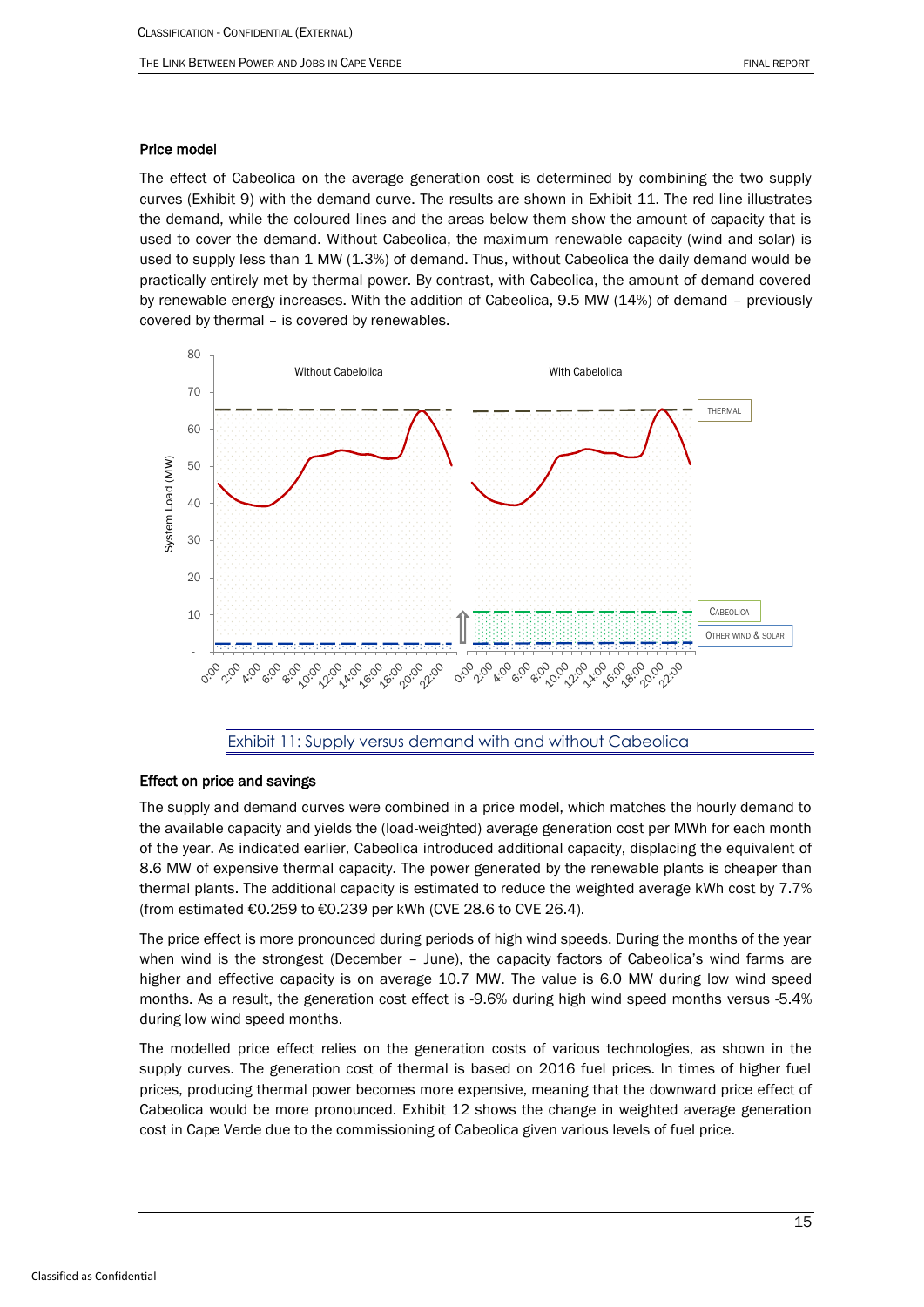

### Exhibit 12: Change in weighted average generation cost due to Cabeolica for different prices of fuel

<span id="page-16-0"></span>There is little publicly available data on the exact pricing structure of end-user tariffs (such as on the level of the T&D margins). This makes it challenging to determine exactly if and how end-user tariffs have decreased in response to lower generation costs.

Nevertheless, the lower generation costs mean that because of Cabeolica, final tariffs have come closer to cost-reflective levels. Therefore, the decrease of price of €0.02 per kWh (based on the average generation cost drop of 7.7%) would have improved the financial situation of Electra, by reducing the financial burden on the state. The switch from thermal to renewable production means that the country requires less imported fuel. The renewable plants produce energy that would have otherwise been produced by thermal generation, which means that they displace fuel purchases. Of the approximately 78 million litres of fuel imports used for thermal generation in Cape Verde in 2016<sup>22</sup>, an estimated 22.2% (17 million litres) was displaced by Cabeolica<sup>23</sup>, an equivalent value of nearly €10.6 million<sup>24</sup> or 2.1% of the country's trade balance<sup>25</sup>.

Lower fuel use also translates to lower overall  $CO<sub>2</sub>$  emissions. Cabeolica is estimated to have contributed to the avoidance of 58.7 kt of  $CO<sub>2</sub>$  emissions in 2016, or approximately 12.0% of Cape Verde's total emissions.<sup>26</sup> The avoided emissions are valued at nearly EUR 235,000 based on a carbon price of EUR 4 per ton of emissions.<sup>27</sup> Based on the price needed to keep global warming below 2C – EUR 37 per ton – the amount would be EUR 2.1 million.<sup>28</sup>

<sup>&</sup>lt;sup>22</sup> Based on thermal generation (GWh) in Cape Verde and use of fuel per kWh from Electra Annual Report 2016

<sup>23</sup> Based on the 2016 generation of Cabeolica (75,500 MWh) and fuel use for thermal production of 230 litre/MWh (based on Electra reporting). The 22.2% is consistent with Cabeolica's share of total electricity generation from thermal (340,000 MWh). The value of the total imported fuel in 2016 is EUR 90 million (as estimated by IMF in [Country Report No.16/366\)](https://www.imf.org/external/pubs/ft/scr/2016/cr16366.pdf). This means the fuel savings brought about by Cabeolica represent 11.8% of the value of total imported fuel.

<sup>24</sup> Based on fuel price CV 68/kg reported by ARE.

<sup>25</sup> SRQ calculation based on trade balance of EUR 501 million from IMF Country Report No.16/366.

<sup>&</sup>lt;sup>26</sup> Based on 0.778kg/kWh emission avoidance (source: On-Grid Solar PV versus Diesel Electricity Generation in Sub-Saharan Africa: Economics and GHG Emissions) and total emissions of Cape Verde of 491,000 tonnes (source: World Bank)

<sup>&</sup>lt;sup>27</sup> Cabeolica has a contract with the Swedish Energy Agency where Certified Emission Reductions (CER) are sold for EUR 4 per ton.

<sup>28</sup> Financial Times, 2016. *BlackRock calls for higher carbon price to tackle climate change.*  <https://www.ft.com/content/bde6859a-9ac2-11e6-8f9b-70e3cabccfae>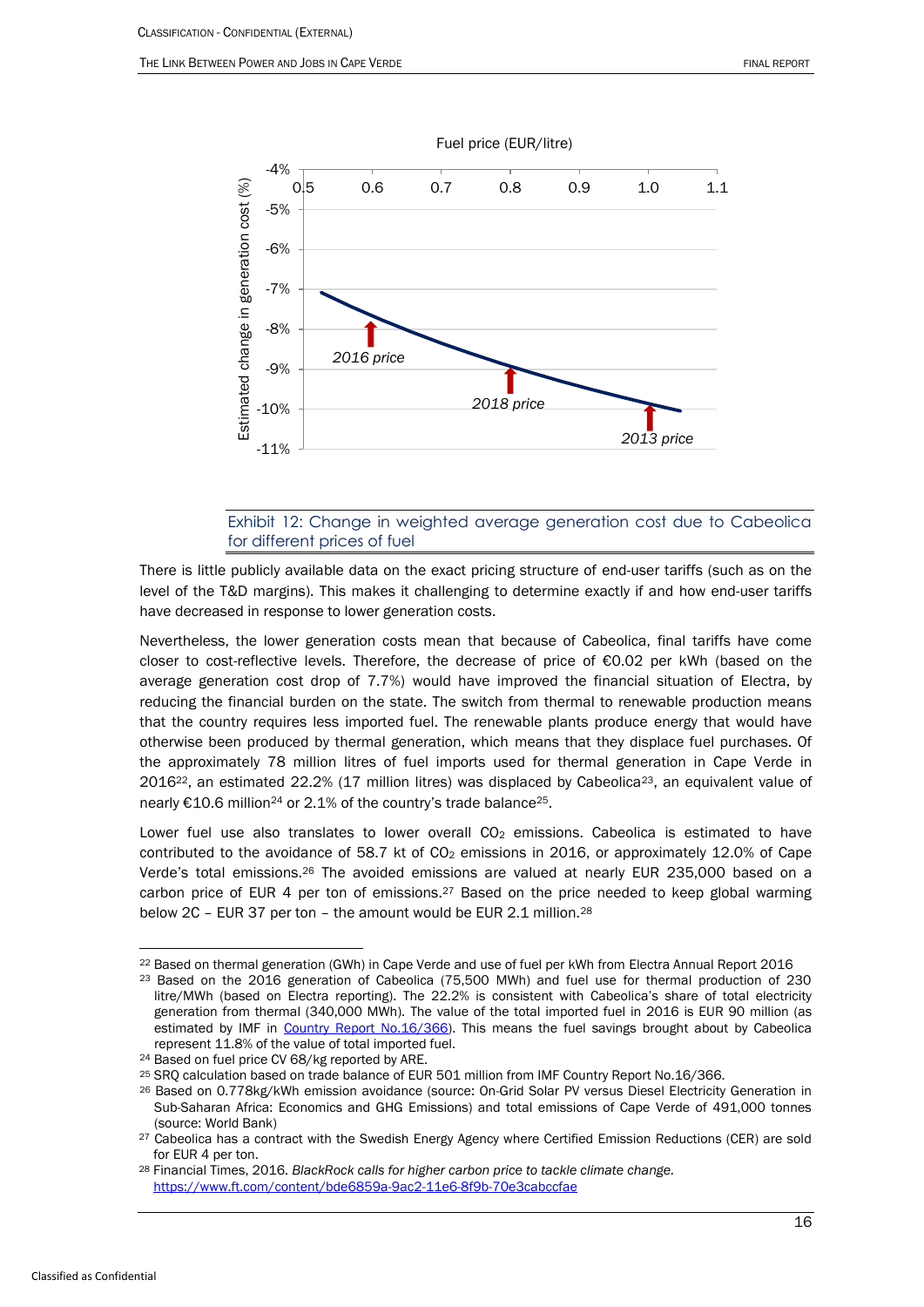### <span id="page-17-0"></span>3.3 Impact via the outage pathway

### 3.3.1 Methodology

<span id="page-17-1"></span>Outages can have a substantial impact on firm output and productivity. They can affect economic output through loss of production, restart costs, equipment damage, and/or spoilage of raw or (semi-) finished materials. There are a number of factors which can completely or partly mitigate these negative impacts. In addition to self-generation, firms can continue operations without electricity, reschedule production, adopt technologies that allow faster production during hours when power is available, or procure energy intensive semi-finished goods and thereby eliminate power-intensive production steps.

A complicating factor here is that outages occur for many different reasons: insufficient power generation capacity (often leading to planned load shedding); (unplanned) tripping of power plants; (planned) maintenance of the transmission and distributions networks; or (unplanned) faults in the network. Research shows that when reserve margins are low, additional capacity prevents blackouts or power rationing. In order to determine the effect of additional capacity on power outages one therefore has to:

- 1. Determine which fraction of the total outage time is caused by insufficient power supply;
- 2. Determine how an increase of power supply reduces the outage time caused by insufficient generation capacity (as determined in point 1);
- 3. Convert the outage time reduction into a relative increase of production time (in %) and economic production.



#### Exhibit 13: Outage pathway approach

To our knowledge, there is no publicly available data detailing the share of and change in outages due to load shedding in Cape Verde. However, Electra reports on the annual total number of outages experienced per island. In the absence of data on the causes of outages over time in Cape Verde, the total changes in outages – and the subsequent rise in operation time – are attributed in two different ways to the capacity supply added by Cabeolica, as explained in the following two paragraphs.

On Sao Vicente, Sal and Boa Vista the changes in outages are entirely attributed to Cabeolica; This assumption is not unrealistic given: (i) the large share of total capacity added by Cabeolica and (ii) the fact that there were no other substantial developments in the power sector (such as other substantial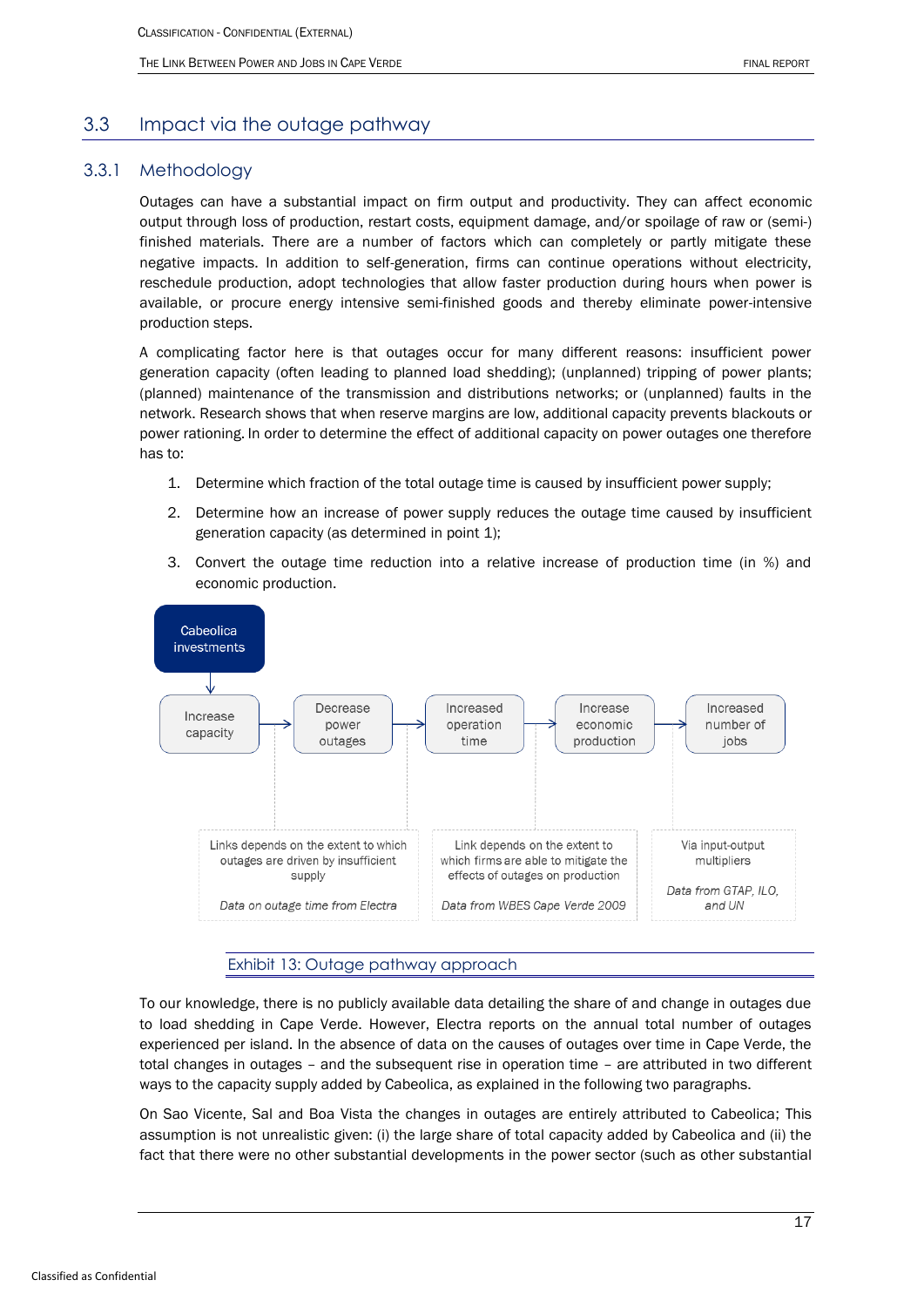additional capacity or T&D projects finalized) during the period from 2011 to 2012 when the Cabeolica plants began operations on these islands;

<span id="page-18-1"></span>On Santiago the changes in outages are partially attributed to Cabeolica. The change in outages attributed to Cabeolica is different because there were other investments in the power sector between 2011 and 2012 in power supply and the T&D network. In mid-2012, expansion of a thermal power plant in Palmerejo by Electra was completed and installed capacity increased by 22 MW, from 26 MW to 48 MW. <sup>29</sup> However, since the expansion was finished halfway through the year, only half the additional capacity is considered to have contributed to reducing outages. Thus the highest proportion of the change in outages on Santiago attributable to Cabeolica is the ratio of Cabeolica's additional supply and the combined additional supply of Cabeolica and Palmerejo, approximately 46%. At the same time, in 2012 Electra finalised projects in refurbishment/extension of substations, transmission lines, and interconnection lines between areas on the island.<sup>[29](#page-18-1)</sup> Given the different nature of these investments, it is challenging to estimate which part of the outage reduction was due to the T&D projects versus Cabeolica. It is realistic that the attribution of Cabeolica should be more than 0% (given that it added significant capacity to the island). Due to lack of data, for this report, we will use a lower attribution range of 25%.<sup>30</sup> Therefore results for Santiago will be based on a range to account for the low (25%) and high (46%) attributable share of outages of Cabeolica.

For three of the four islands that Cabeolica operates on – Santiago, Sao Vincente, and Sal – the change in outage time for the year that Cabeolica began operations is used proportionate to the total potential operations time for the year. Since there was no data on the change in outage time for Boa Vista, the average change in operations time for the other three islands per 1% increased capacity is used and applied to the percentage capacity increase on Boa Vista. Doing so does not consider changes in outage on other islands, since there are no Cabeolica wind farms there.

To translate the change of operations time on the four islands to overall country change, the change in operations time of each island is weighted by its contribution to national GDP. Subsequently the national change in production is translated to the change in time attributable to Cabeolica in firms' production output and employment generation.

As in the previous section, results presented below reflect changes brought about by Cabeolica and do not take Finnfund or AFC attribution into account.

### 3.3.2 Results

-

#### <span id="page-18-0"></span>Increase in capacity

As previously reported, in terms of effective capacity contribution (based on utilisation factors of the wind farms), Cabeolica added approximately 14.4% to the country's total capacity in operation.

#### Decrease in power outages

[Exhibit 14](#page-19-0) presents the annual outage time in Santiago, Sao Vincente, and Sal between 2010 and 2014. In the exhibit, the difference in total outage hours in the years before and after the respective Cabeolica farms came online is indicated. Electra does not report outage times for Boa Vista.

<sup>29</sup> Electra Annual Report. 2012.

<sup>&</sup>lt;sup>30</sup> Even though this lower range is more randomly selected than the higher range, it is not unrealistic. Cabeolica's additional supply on Sao Vicente reduced outages by a similar amount (7 hours) as in Santiago (after considering 46% attribution). However, considering that Cabeolica added 60% of the installed capacity on Santiago that it did on Sao Vicente (12% versus 20%), we can conclude that the capacity added on Santiago would reduce outages by about 4 hours (60% of 6.7 hours). Thus the lowest proportion of the change in outages on Santiago attributable to Cabeolica is the ratio of the four hours lowered on Sao Vicente to the total unattributed change in hours on Santiago (15.5 hours), approximately 25%.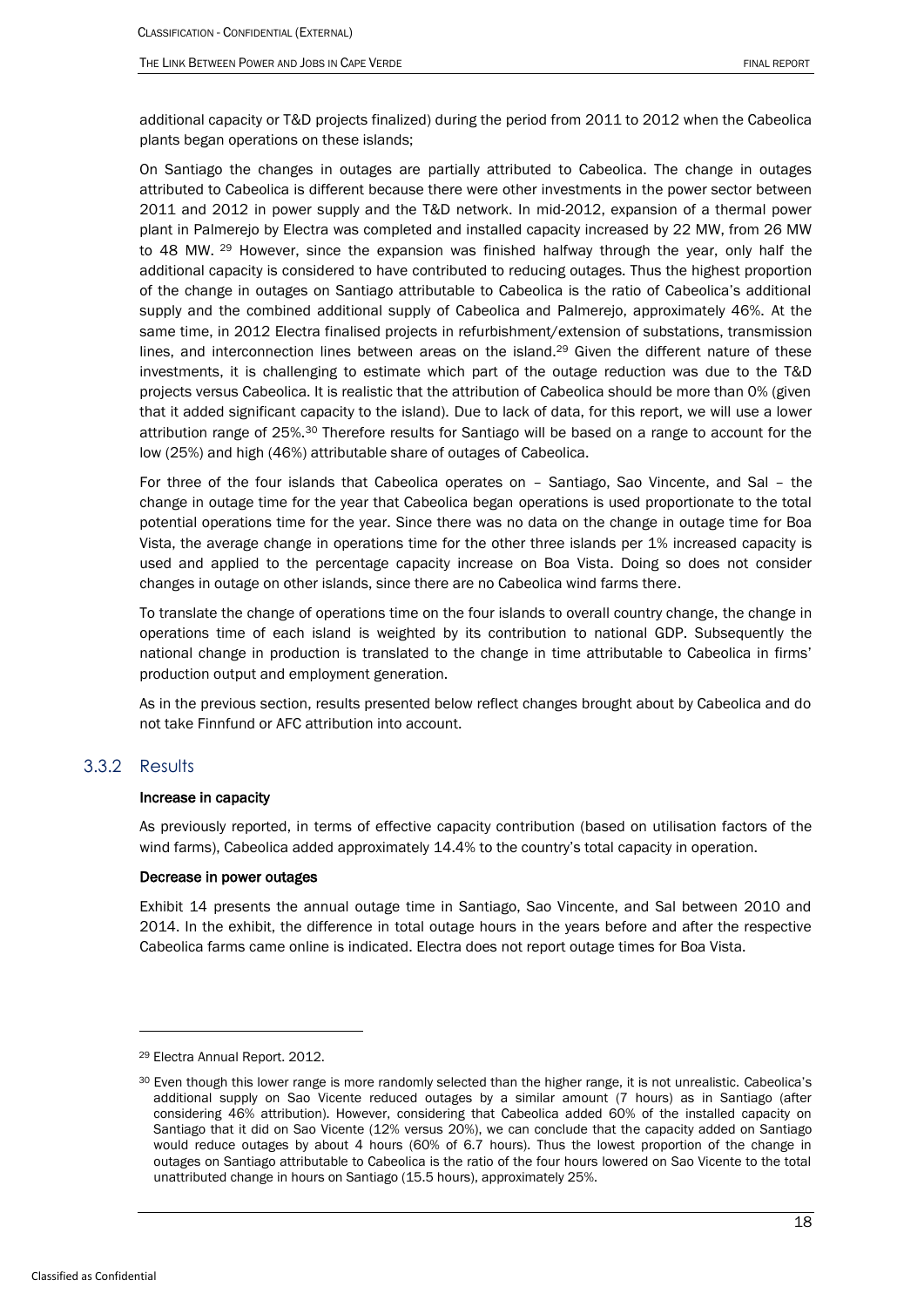



#### Exhibit 14: Outage time change (hours) (Source: Electra annual reports)

#### <span id="page-19-0"></span>Increased operation time for companies

Increased generation capacity reduces the length of power outage time and in turn increases the time that companies can operate. Based on average 2,880 hours of operation annually $31$ , it is estimated that:

- On Santiago, where Cabeolica added 12% of capacity, the 15.5 hours reduction of outages, of which between 4 hours and 7.2 hours are attributed to Cabeolica, equals between an estimated 0.14% and 0.25% increase in operations time for firms. The average change in outages was 5.5 hours and the average change in operations time was 0.19% (the latter average figure will be used for calculations hereafter for ease of reporting);
- On Sao Vincente, where Cabeolica added 20% of capacity, the 6.7 hours reduction of outages equals an estimated 0.23% increase in operations time for firms:
- On Sal, where Cabeolica added 24% of capacity, the 67.9 hours reduction of outages equals an estimated 2.4% increase in operations time for firms.

To calculate the increase in operations time for Boa Vista, where, the change in operations time from a 1% increase in capacity on the other islands (0.05%) is multiplied by the relative increase in capacity on Boa Vista due to Cabeolica. Given that Cabeolica's farm doubled available capacity on the island, the result is a 5.25% increase in operation time. <sup>32</sup>

Finally, the weighted average of the operation time increase of the four islands based on their GDP contribution is used to derive the overall national decrease in outages attributable to Cabeolica. It is estimated that the additional generation capacity translates to a 0.58% increase in production time in Cape Verde (se[e Table 1\)](#page-20-0).

#### Increase of economic output

Increased operations time from lower outages should in general translate into an increase in economic production, i.e. economic output. However, as mentioned above, many firms are able to mitigate the impact of outages. In the 2009 World Bank Enterprise Survey (the most recent year available) companies report on the length of time they experienced outages and the resulting lost sales. [Table 2](#page-20-1) shows the average and median operations time lost by companies because of outages and the corresponding sales lost. The percentage of operations time lost due to outages ranged between 4 – 12% and the percentage of sales lost due to outages ranged between 0 – 5%.

<sup>31</sup> Based on 240 hours of business operations per month.

<sup>32</sup> Average increase of operations time from other islands in 0.052% per 1% increase in capacity; calculation is 100%\*0.052/1%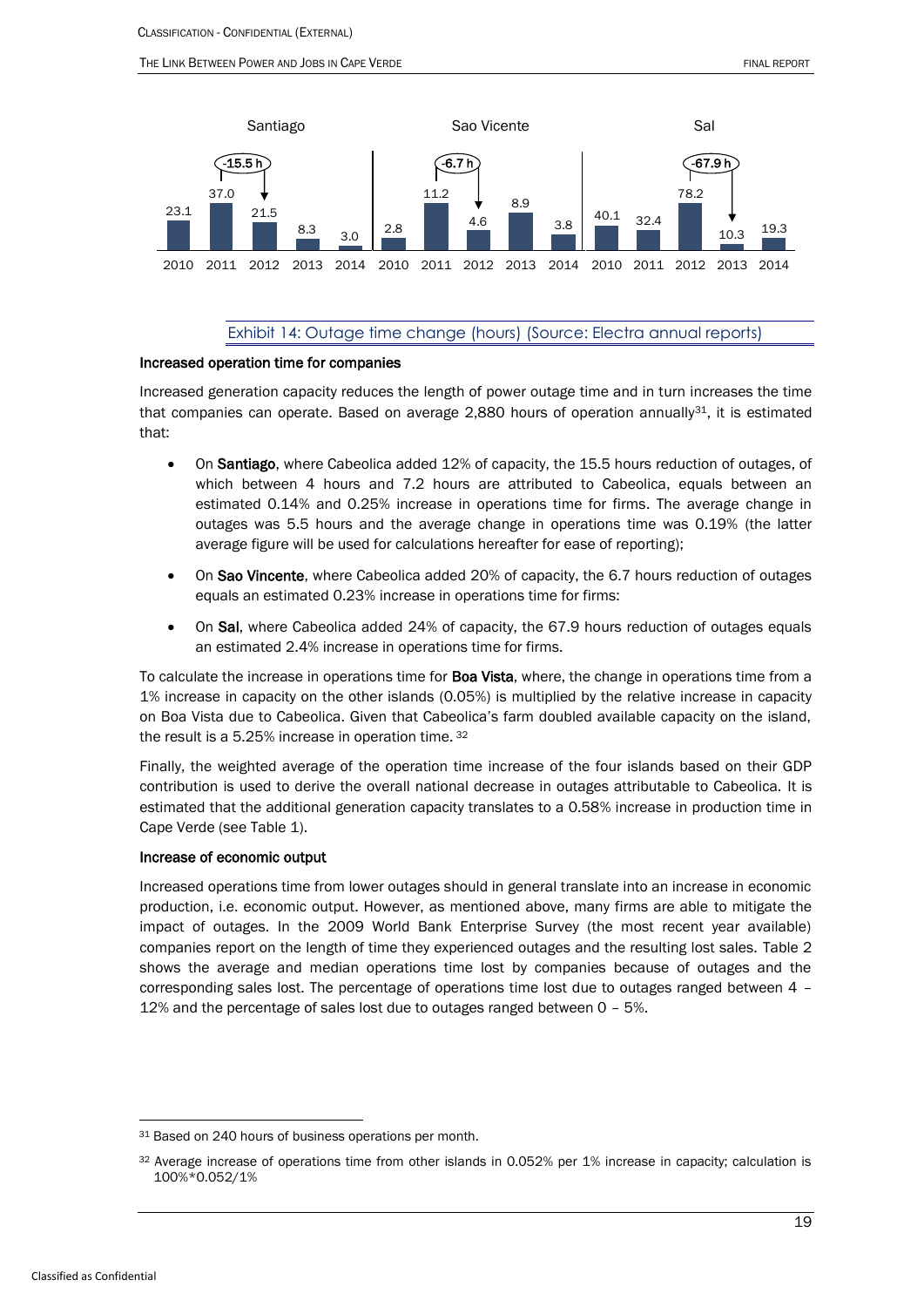<span id="page-20-0"></span>

|                                       | <b>GDP</b> contribution<br>(% total)<br>Source: INE | Change in outage time<br>due to Cabeolica (hrs)<br>Source: Electra | Change in operations<br>time $(\%)$<br>Source: SRO calculation |  |
|---------------------------------------|-----------------------------------------------------|--------------------------------------------------------------------|----------------------------------------------------------------|--|
| Santiago                              | 54.90%                                              | 5.5                                                                | 0.19%                                                          |  |
| Sao Vincente                          | 15.95%                                              | 6.7                                                                | 0.23%                                                          |  |
| Sal                                   | 10.54%                                              | 67.9                                                               | 2.36%                                                          |  |
| <b>Boa Vista</b>                      | 4.26%                                               | N/A                                                                | 5.25%                                                          |  |
| Other Islands                         | 14.34%                                              | 0                                                                  | 0.00%                                                          |  |
| <b>Cape Verde</b><br>weighted average |                                                     |                                                                    | 0.58%                                                          |  |

### Table 1: Operation time increase

The losses are divided by the outage time to derive the so called mitigation factor of firms by category. It shows the extent to which firm sales (output) are affected by lost time due to outages. A factor of less (more) than one implies that for each hour of operation time lost due to outages, companies lose (gain) less than one hour of production (output). The fact that the factors for almost all company categories (size and sector) are less than one implies that for each hour of outages, companies lose less than one hour of production time. It also means that for each hour gained as outages are reduced, companies gain less than one hour of production.

Firms in Cape Verde are able to dampen the impact of outages, as illustrated by the low total mitigation factor. Medium firms are the most affected by outages whereas micro firms are the least affected. However, the differences between small, medium, and large firms in mitigation factor are small. That micro firms have the lowest mitigation factor may reflect their more flexible work schedule and lower dependence on electricity to generate output.

<span id="page-20-1"></span>

| <b>Company Type</b> | Outage (% of operation time) |        | Losses (% of sales) |        | <b>Mitigation Factor</b> |
|---------------------|------------------------------|--------|---------------------|--------|--------------------------|
|                     | Average                      | Median | Average             | Median | Mid-point                |
| Micro $(5)$         | 14%                          | 2%     | 2%                  | O%     | 0.1                      |
| Small (5 - 19)      | 12%                          | 4%     | 8%                  | 2%     | 0.5                      |
| Medium (20 - 99)    | 10%                          | 4%     | 10%                 | 1%     | 0.6                      |
| Large $(>99)$       | 8%                           | 6%     | 4%                  | 1%     | 0.5                      |
| Manufacturing       | 15%                          | 5%     | 6%                  | O%     | 0.4                      |
| Services            | 10%                          | 4%     | 5%                  | 0%     | 0.3                      |
| <b>Total</b>        | 12%                          | 4%     | 5%                  | 0%     | 0.3                      |

Table 2: Report firms' outages, losses and estimated mitigation factor (Source: WBES)

Service companies have a lower mitigation factor compared to manufacturing firms, meaning that they lose relatively less output during outages. This is as expected given that most manufacturing companies rely on electricity for their production activities.

Multiplication of the relative operation time increase [\(Table 1\)](#page-20-0) by the mitigation factor and subsequently by the total sector economic output $33$  results in the change of economic output per sector due to Cabeolica. The results are presented in [Exhibit 15.](#page-21-0)

<sup>33</sup> Reported by INE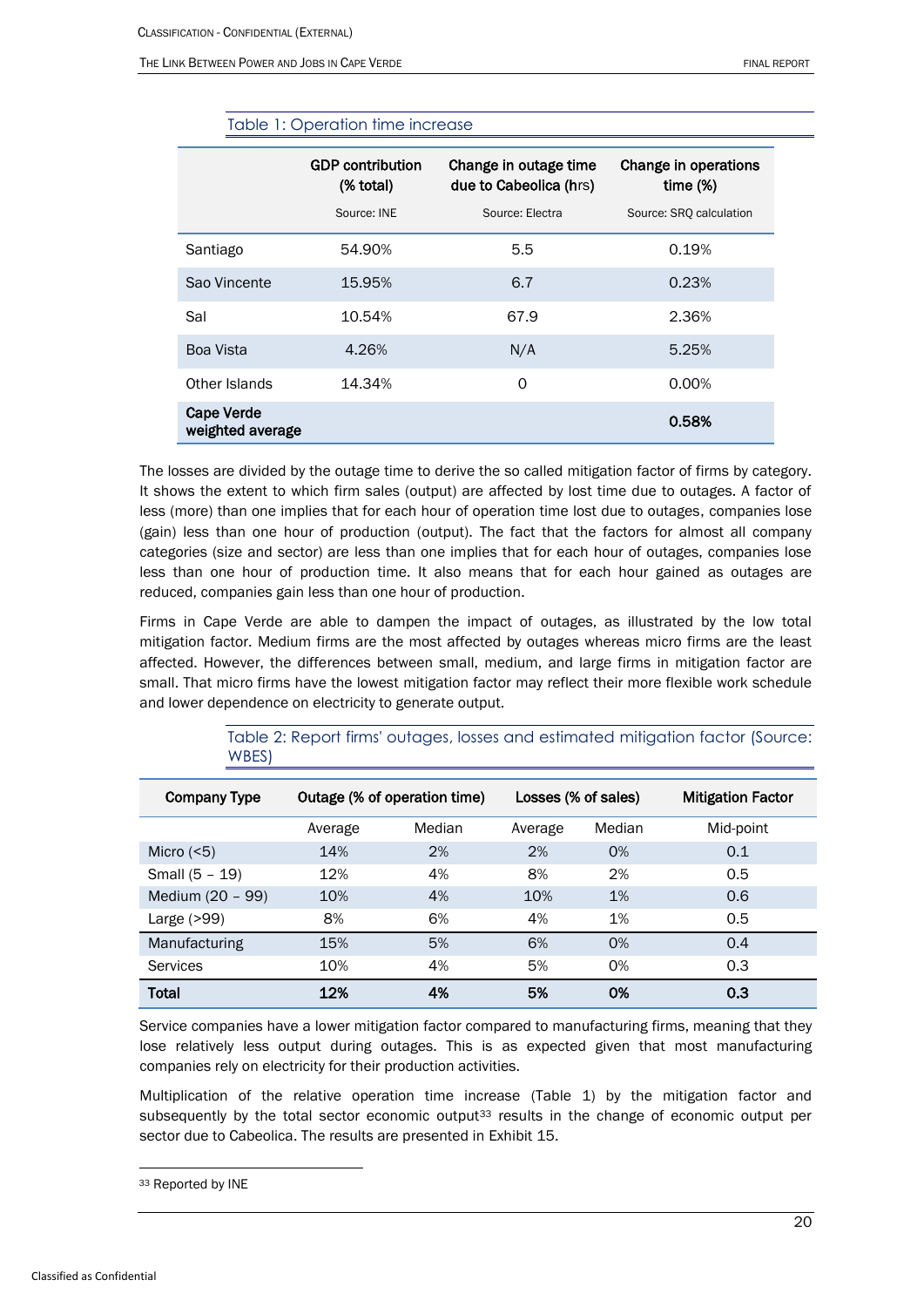The output effect is estimated for two groups of economic agents:

- Companies/sectors that directly benefit from the reduction of outages firms operating in the manufacturing or service sectors depend on electricity for their operations (to various extents) and thus directly benefit from the lower outage duration;
- Companies/sectors which do not directly benefit from the reduction of outages firms operating in the agriculture sector do not rely on electricity for their operations. Therefore, lower outage duration does not have a direct effect on agricultural production. However, agrobusinesses will benefit indirectly due to increased procurement from other sectors affected by the change in price (most notably food & beverage manufacturing). We quantify this effect using the West Africa Region Input-Output table.<sup>34</sup> Based on this table, we calculate how a EUR 1 million output increase in the sectors affected from the lower electricity outages translates into higher output for the agriculture sector. Using these multipliers, we estimate the total increase in agricultural output related to the higher production of the electricitydependent sectors.

Based on the outage multiplier, the mitigation factors, and the output of sectors, the production output related to the decrease of outages is estimated at an average of EUR 3.8 million (or between EUR 3.6 – 4.06 million based on the low and high attribution), among firms which are dependent on electricity use<sup>35</sup> (as presented in [Exhibit 15\)](#page-21-0).



#### Exhibit 15: Change in economic output and share of sector (EUR m)

<span id="page-21-0"></span>Companies in the manufacturing sector up-scaled production by an average of EUR 0.5 million (0.3%), and the services sector increased output by an average of EUR 3.2 million (0.19%). Businesses in agriculture did not directly benefit from less outage time given their negligible use of electricity. However, due to the increased production –and thus procurement– from the 'dependents', the agrosector also expanded its output in order to meet the growing demand for its products. This procurement effect increased total economic output value by an average of EUR 0.08 million (0.2%). The total output increase in Cape Verde was thus approximately EUR 3.8 million, equal to 0.2% of total economy output. See Appendix 2 for a table of the effects.

<sup>34</sup> The most recent IOT that includes Cape Verde comes from the Global Trade Analysis Program (GTAP).

<sup>35</sup> Increased output in energy dependent sectors implies higher carbons emissions. However, the additional emissions are likely to be negligible and as such were not accounted for in the estimate provided of emissions avoided.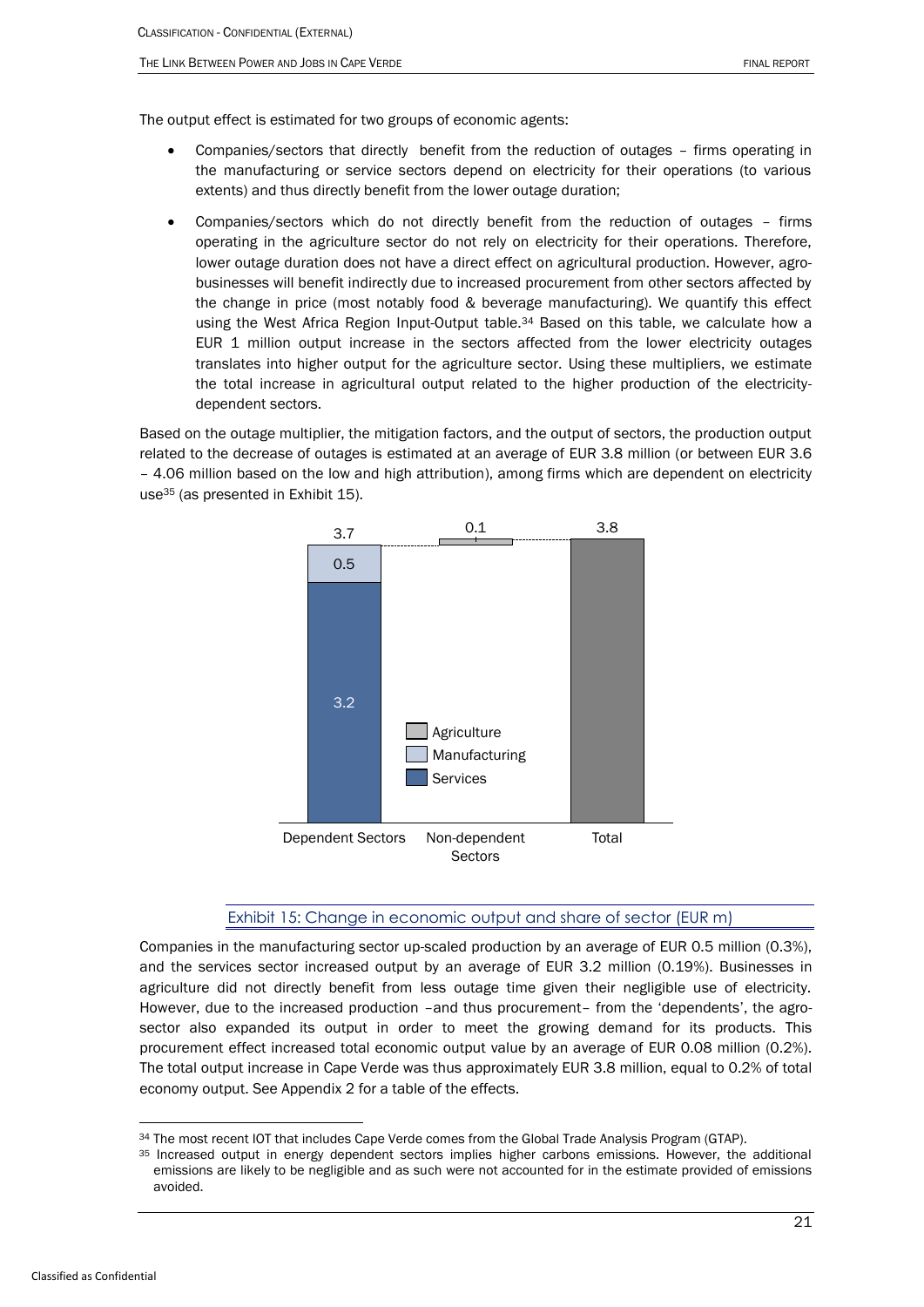#### Effect on incomes and employment

To translate the sectoral changes in economic output into income and employment effects, we use output-to-GDP multipliers and employment intensities for different economic sectors in Cape Verde. For this, we used data from the National Accounts of Cape Verde, published by the UN.<sup>36</sup> The latest available output, GDP, and employment data is from 2016.

Using sector data on GDP and output, we calculate how each EUR of output increase translates into GDP for the respective sector. The estimated result is a total GDP increase of EUR 1.9 million (average of EUR 1.8 – 2.0 million based on the low and high attribution), as shown i[n Exhibit 16](#page-22-1) (left-hand side).

Using the output produced in the corresponding sector and year, for ten economic sectors (ISIC Rev. 3 classification) we calculated the number of jobs needed in a sector to produce one unit of output (in EUR), i.e. the employment intensity of the sector. An average of 390 (average of between 370 – 410) jobs can be attributed to the additional capacity of Cabeolica, which is equivalent to 0.2% of the total employment [\(Exhibit 16,](#page-22-1) right-hand side). Most jobs are supported in the service sectors (315, or 0.2% service sector jobs), which experienced the highest output growth. Approximately 20 additional people were involved in agricultural production (0.01%). Many employment opportunities are not permanent and could entail a few hours of work. Therefore these employment results should not be interpreted as jobs in full-time equivalents (FTE), but as people affected.



<span id="page-22-1"></span>Exhibit 16: Value added (left, EUR m) and employment effects (right, number of people)

### 3.4 Multipliers and comparison

<span id="page-22-0"></span>Cabeolica accounts for 8.6 MW of effective capacity, adding 14.4% to Cape Verde's effective power base. The results derived in Sections [3.2](#page-12-0) and [3.3](#page-17-0) presented the total effect of this new capacity to the economy. In [Table 3](#page-23-0) we express the price and employment results as key ratios – per 1% and per 1 MW increase in effective capacity.

<sup>36</sup> National Accounts Statistics: Main Aggregates and Detailed Table[s https://read.un-ilibrary.org/economic-and](https://read.un-ilibrary.org/economic-and-social-development/national-accounts-statistics-main-aggregates-and-detailed-tables-2016-five-volume-set_d3642f52-en#page9)[social-development/national-accounts-statistics-main-aggregates-and-detailed-tables-2016-five-volume](https://read.un-ilibrary.org/economic-and-social-development/national-accounts-statistics-main-aggregates-and-detailed-tables-2016-five-volume-set_d3642f52-en#page9)[set\\_d3642f52-en#page9](https://read.un-ilibrary.org/economic-and-social-development/national-accounts-statistics-main-aggregates-and-detailed-tables-2016-five-volume-set_d3642f52-en#page9)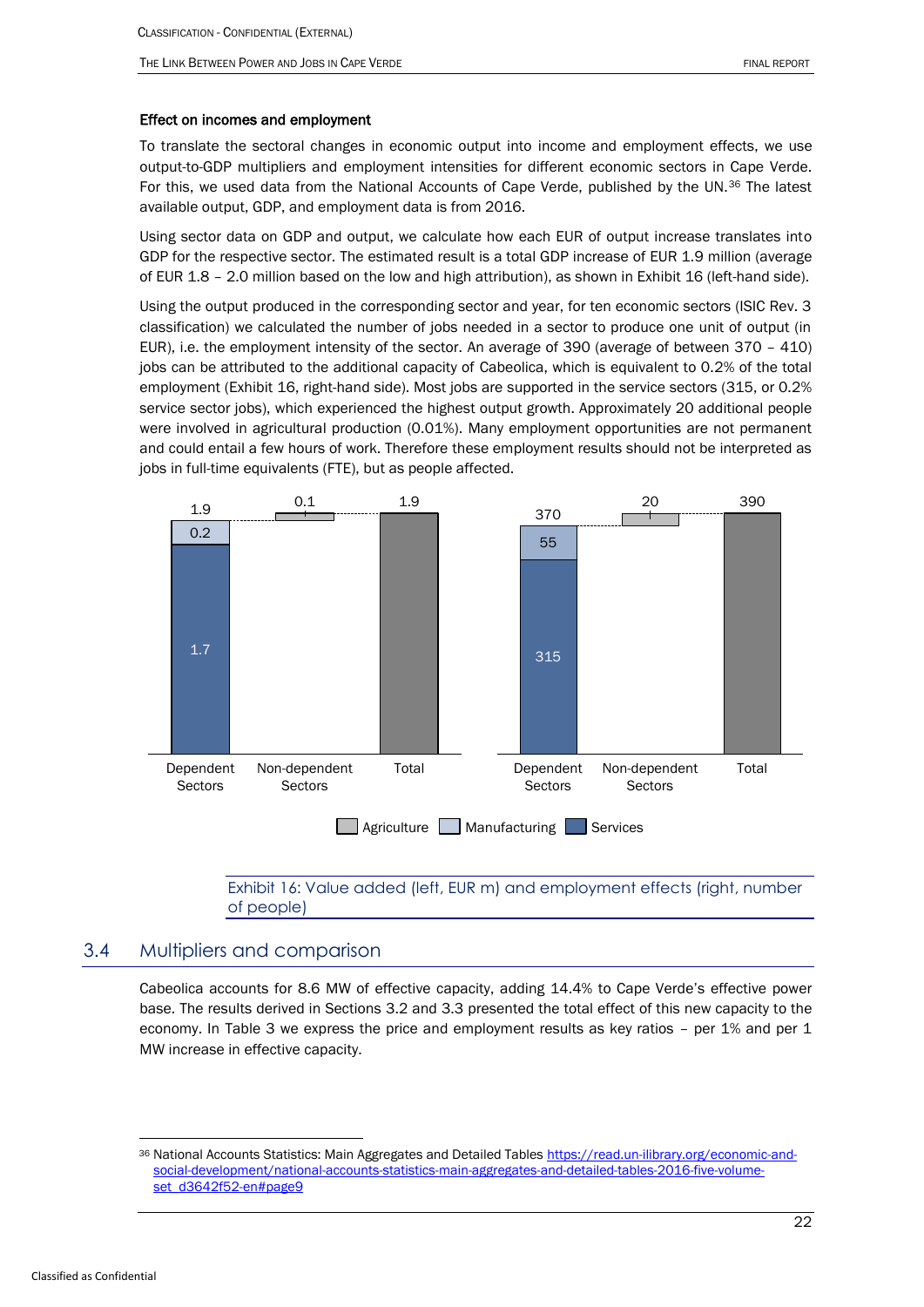#### <span id="page-23-0"></span>THE LINK BETWEEN POWER AND JOBS IN CAPE VERDE FINAL REPORT

### Table 3: Key multipliers (per 1% and 1MW effective capacity)

|                              | Per 1 %<br>capacity increase | Per 1 MW<br>capacity increase |
|------------------------------|------------------------------|-------------------------------|
| $\Delta$ Generation cost (%) | $-0.54%$                     | $-0.90\%$                     |
| $\Delta$ Production time     | 0.04%                        | 0.07%                         |
| $\Delta$ Employment (# jobs) | 27                           | 45                            |

The generation cost effect in Cape Verde is lower than the one estimated by Steward Redqueen in Senegal. This is due to the lower unit generation cost of the PIDG-supported plants relative to Cabeolica, and the higher generation cost of thermal plants used in the Senegal analysis.

The job multipliers for Cape Verde are lower than the ones for Uganda, where we estimated that each additional 1 MW of capacity led to 807 jobs. The lower response can be explained by the fact that the additional capacity in Uganda contributed to a relatively larger decrease in outage time and consecutively, in increase in on operation time of firms (0.14% increase in operation time compared to 0.05% in Cape Verde). This can be attributed to the fact that Uganda had much higher shortage of power compared to Cape Verde. Furthermore, during the times of load shedding, companies in Uganda seem to have been much less equipped to mitigate the effect of outages (e.g. by rescheduling production or using generators). That means that each percentage increase in production time in Uganda led to a higher increase in production than in Cape Verde. Last but not least, the Ugandan economy is more labour intensive, meaning each unit increase of output would translate into more jobs than in Cape Verde.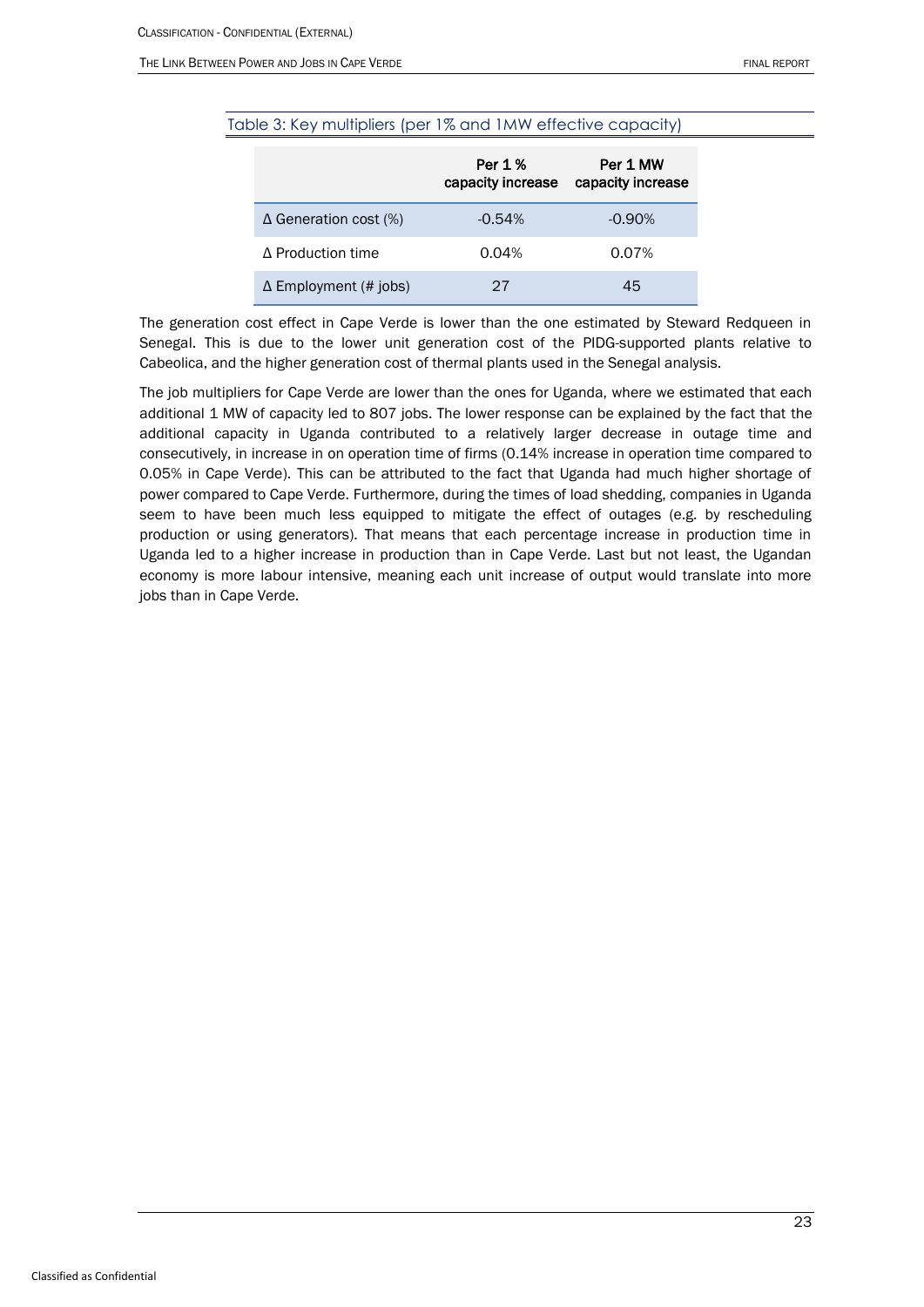THE LINK BETWEEN POWER AND JOBS IN CAPE VERDE FINAL REPORT

### **4 ECONOMIC IMPACT OF PLANT OPERATIONAL EXPENSES**

<span id="page-24-0"></span>In addition to the forward economic impact (stemming from the productive use of the electric power it generates), Cabeolica affects the economy through the spending related to construction and operation of the power plants and from their backward economic (i.e. supply) linkages. These include the direct (related to value added and employment generated at the power plant both for construction and operations), and indirect (at the level of the suppliers and the suppliers' suppliers) effects.<sup>37</sup>

### 4.1 Methodology

<span id="page-24-1"></span>Money flows related to constructing and operating power plants are traced using the Input-Output methodology, which is commonly used by academics and practitioners in impact assessments. This allows for the quantification of GDP and employment impact. The key-ingredient in this process is the Social Accounting Matrix (SAM), as depicted in [Exhibit 17.](#page-24-2) The SAM describes the financial flows of all economic transactions that take place within an economy; it is a statistical and static representation of the economic structure of a country. In the SAM the number of columns and rows are equal because all sectors or economic actors (industry sectors, households, government, and the foreign sector) are both buyers and sellers. Columns represent buyers (expenditures) and rows represent sellers (receipts). As shown in [Exhibit 17,](#page-24-2) consumption induces production which leads to financial transfers between the various sectors which subsequently generate incomes for households (salaries), governments (taxes) and companies (profits and savings). The latter three represent the GDP (value added) effect related to the financial transaction.



Columns indicate how each sector spends money

#### Exhibit 17: Social Accounting Matrix

<span id="page-24-2"></span>Sales revenues generated by Cabeolica in 2017 were spent on procurement from local and foreign suppliers, on employee salaries and tax payments. To calculate the related impact, we follow the

<sup>&</sup>lt;sup>37</sup> Induced effects are calculated only for the employment results and not for the value added results in order to avoid double-counting of the (effects of) household incomes.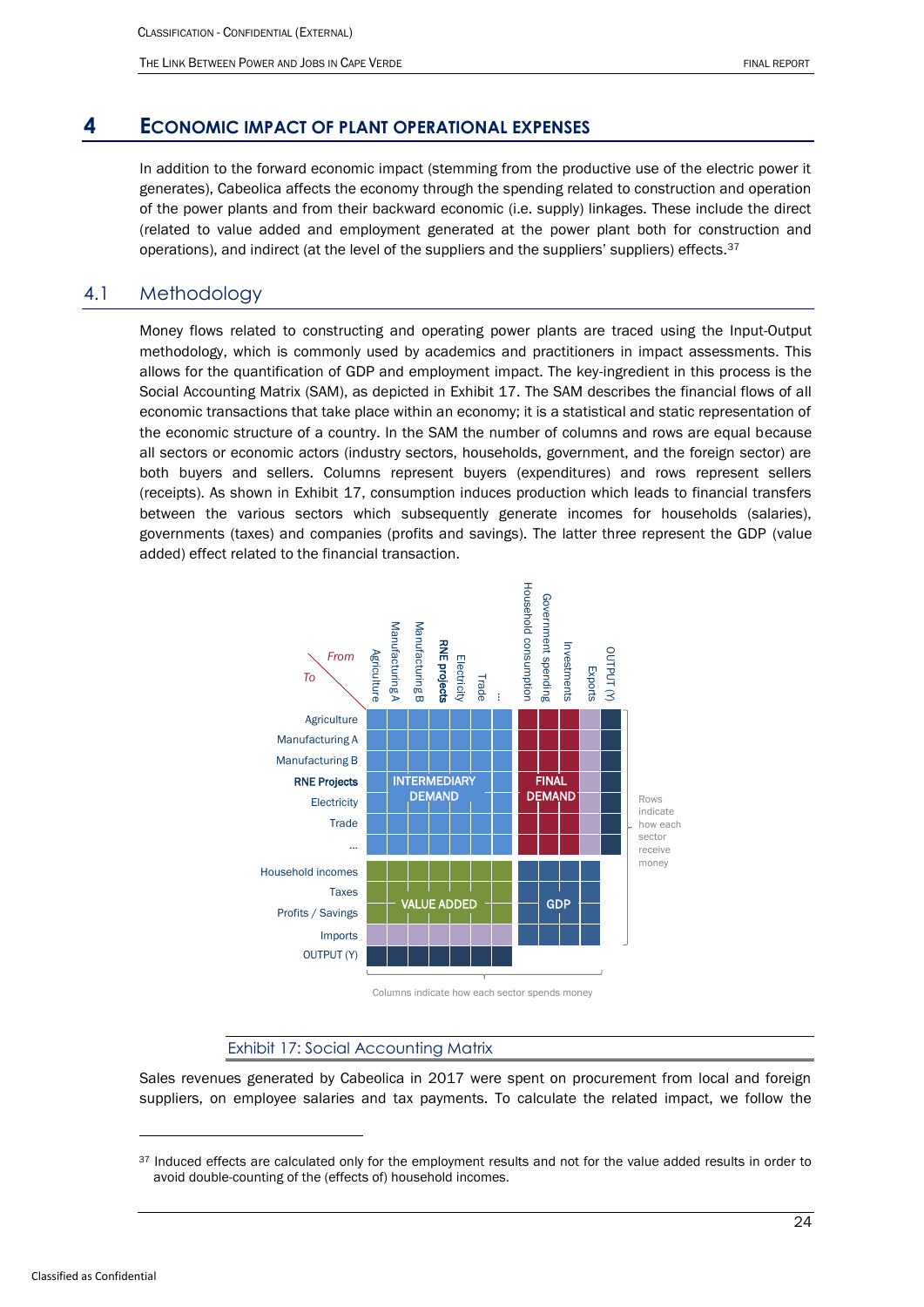plants' expenditures through the West African region SAM, which includes Cape Verde, and eight other nearby countries.<sup>38</sup> This is done by adding their expenditures pattern as a separate column in the SAM. In this way we can determine how spending of the four plants induce production down their local value chains (i.e. for their suppliers, and the suppliers of the suppliers), and how this subsequently leads to salaries, taxes, and profits.

To calculate the job effects of the related production, we make use of sector-specific employment intensities showing the number of employees needed in a certain economy/sector to produce one unit of output. These intensities are based on the latest output and employment statistics (2016) from the national statistics institution and the UN National Accounts database.

### <span id="page-25-0"></span>4.2 Results

#### **Operations**

The value added and employment results, are presented in [Exhibit 18.](#page-25-1) Cabeolica generates an estimated EUR 3.1 million in value added in salaries, profits, and taxes through its day-to-day operations. Of the total value added an estimated EUR 2.3 million was generated directly by Cabeolica and the remaining EUR 0.7 million was supported indirectly throughout the economy. The largest share of direct value added came from the taxes paid by Cabeolica in 2017, a total of EUR 1.8 million, in the form of value added tax, corporate income tax and withholding tax. In 2017 Cabeolica paid EUR 0.3 million in salaries and earned a profit of EUR 0.9 million. It is estimated, using a combination of Cabeolica financial data and Input-Output modelling (see Section 4.1), that indirectly, Cabeolica supported an estimated EUR 0.4 million in salaries, EUR 0.16 in profits, and EUR 0.16 in taxes. The total value added contribution by Cabeolica in 2017 was equivalent to 0.32% of Cape Verde's GDP.



### Exhibit 18: Value added (left, EUR 000) and employment effects (number people)

<span id="page-25-1"></span>In terms of employment, Cabeolica directly employed 10 people and supported an estimated 52 additional jobs throughout its value chain. The indirect jobs include jobs at the level of Cabeolica's direct suppliers (36 jobs), as well as at the level of the suppliers' suppliers (15 jobs). Half of these indirect jobs are in the services sectors, driven by Cabeolica's local expenses on professional services (finance, audit, marketing, insurance security, etc.). Thus, for every one job at Cabeolica, there are 5.2 jobs supported elsewhere in the economy.

<sup>38</sup> The other countries include Gambia, Guinea-Bissau, Liberia, Mali, Mauritania, Niger, Saint Helena and Sierra Leone.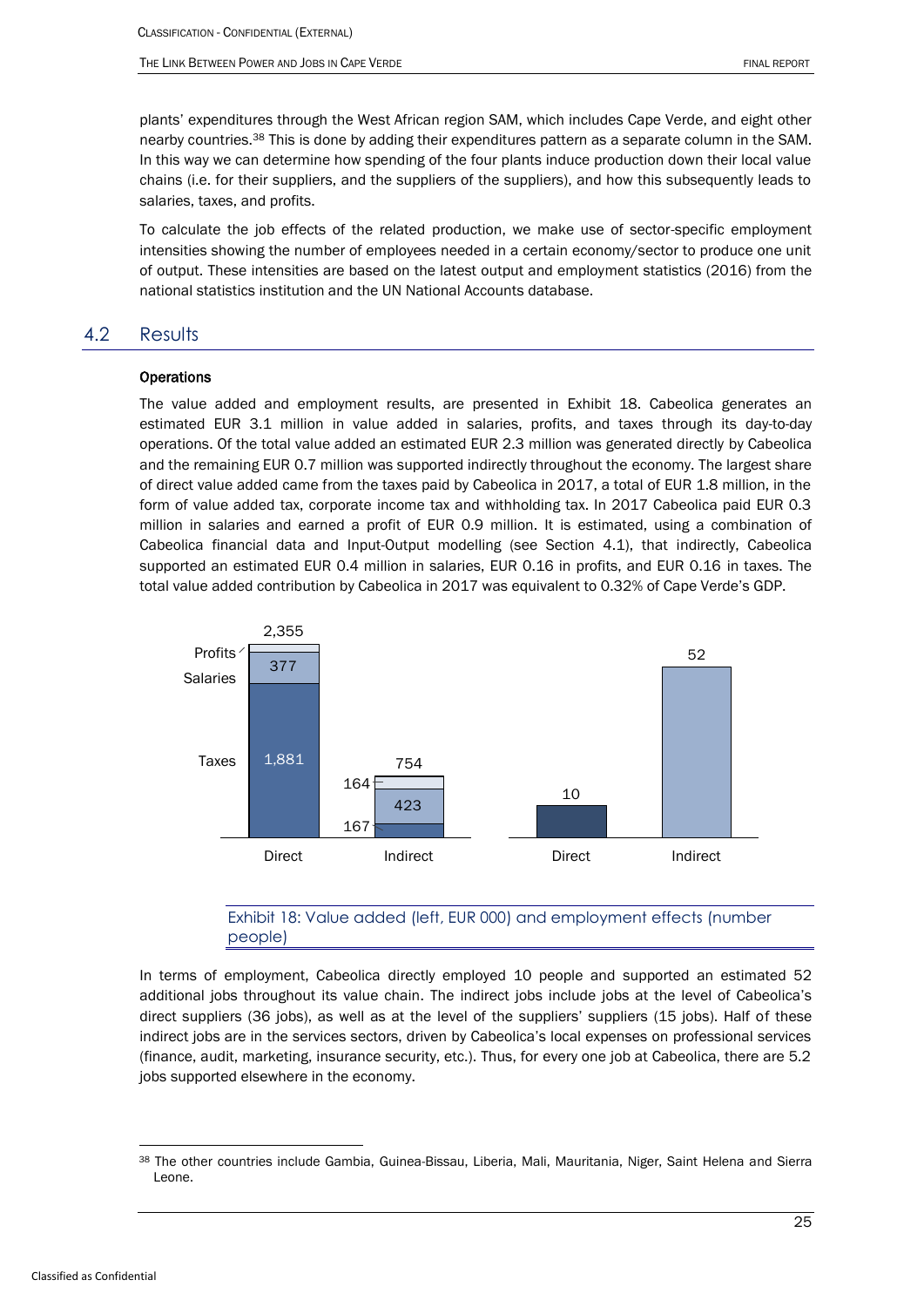#### Additional qualitative impacts

Alongside the quantified economic impacts described above, Cabeolica has had broader societal impacts in the country. Although harder to measure, these effects are notable. They include developing the technical knowledge of Cape Verde's work force, sharing project learnings with representatives from neighbouring Sub-Saharan African countries, and contributing to the placement of the ECOWAS Regional Center for Renewable Energy and Energy Efficiency (ECREE) in Cape Verde. These impacts were confirmed in telephone conversations with three experts familiar with Cabeolica and the power sector in Cape Verde.

Cabeolica has been developing the technical knowledge of Cape Verde's work force by hiring local staff and training both internal and external workers. The company is staffed by local Cape Verdeans. This includes management staff, technical managers, and turbine operators who are responsible for repairs and maintenance and are trained by Vestas. Furthermore, Cabeolica worked with Electra staff to help manage dispatch after the addition of the renewable energy to the grid.

The success of Cabeolica in Cape Verde has had spill-over effects in neighbouring countries. Because Cabeolica provided a proof-of-concept for large scale non-hydro renewable energy projects in Sub-Saharan Africa, it attracted representatives from other countries (including Senegal, Mali, Cote d'Ivoire, Nigeria, Ghana) who wanted to learn how Cabeolica overcame various logistical and financial challenges (such as managing high dispatch from renewable power, building on four separate islands and operating in a low demand environment). Lake Turkana in Kenya – a 310 MW wind farm in Kenya – is a concrete example of a project whose implementation benefited from know-how of Cabeolica.

Finally, as a large and influential renewable energy project, Cabeolica is credited as one of the reasons the ECOWAS placed ECREE in Praia. ECREEE hosts conferences and invites visitors to Cape Verde to learn more about implementing renewable energy projects in their home countries.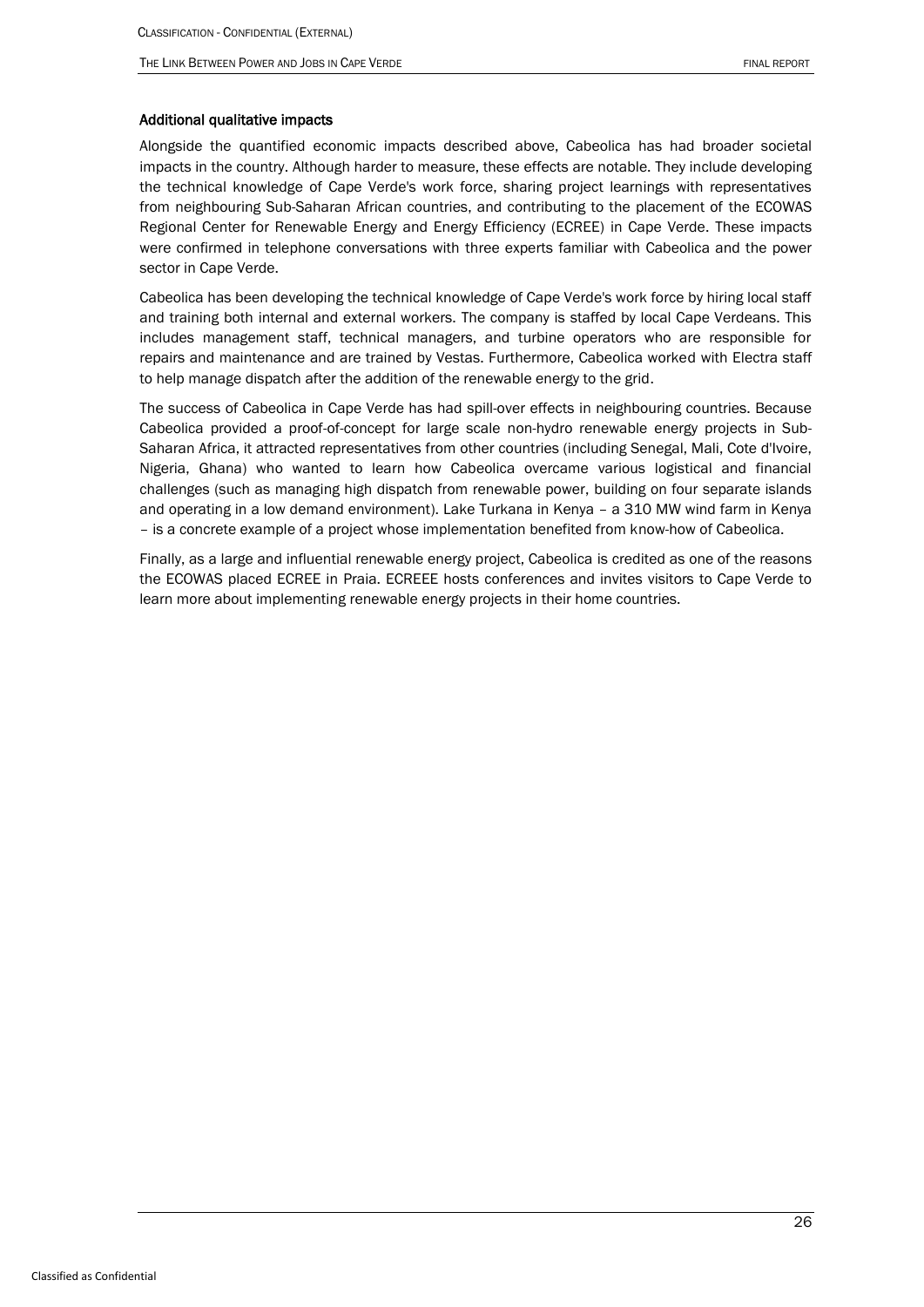### **5 CONCLUSION AND RECOMMENDATIONS**

<span id="page-27-0"></span>Based on the results discussed in this report the following conclusions can be drawn:

- 1. Cabeolica an AFC and Finnfund supported renewable power company added 8.6 MW of effective capacity, equal to an increase of 14.4% of Cape Verde's effective power supply;
	- a. The additional power supply reduced the average generation cost in Cape Verde by 7.7% by displacing expensive thermal generation;
	- b. Displaced thermal generation lowered the need for imported fuel by 17 million litres, equivalent to €10.6 million or 2.1% of Cape Verde's 2016 trade balance;
	- c. Lower fuel usage also contributed to avoiding CO<sub>2</sub> emissions equivalent to 58.7 kt of CO2, or approximately 12% of Cape Verde's 2016 total emissions;
- 2. Firms in Cape Verde experience outages between 4 15% of operations time. After Cabeolica began producing power, outages on the islands where Cabeolica operates were reduced by 50% on average;
	- a. Reduced outages are estimated to have increased total operations time for firms in Cape Verde by 0.6%. As a result, total output in the economy increased  $\epsilon$ 3.8 million or 0.2%;
	- b. Increased production from lower outages supported an estimated  $E1.9$  million in incomes and 390 jobs in the economy;
- 3. Through day-to-day operations, Cabeolica supports €3.1 million in value added, directly and indirectly, through salaries, profits, and taxes, equivalent to 0.32% of GDP. Also Cabeolica supports more than 50 jobs indirectly in the economy. Additionally, Cabeolica contributed to developing the technical skills of Cape Verde's labour force by sourcing and training local employees and shared learnings with representatives from renewable countries in neighbouring African countries.

Considering the developments in Cape Verde's power sector and the findings of this report, we make the following recommendations:

- 1. This study, along with others we have conducted in the power sector, shows that the impacts from investments in power vary depending on certain characteristics of the local energy sectors. When considering investing in (renewable) power, organizations need to take the following in consideration with respect to the economic impact of their investments:
	- a. Low reserve margins imply that the power sector is more prone to blackouts and therefore additional energy supply leads to reduced outages, higher production and more jobs;
	- b. A high dependence on fossil fuels for generating energy leads to displacement of expensive thermal generation and avoidance of carbon emissions;
	- c. The effect of displacing thermal on the overall generation cost will depend on the difference between the cost of fuel and renewables. When fuel price are high, investing in cheaper renewable capacity will have a high impact on the generation cost. However, some thermal could still be cheaper than renewable from feed-in-tariffs.
	- d. The effect of lower generation costs is different depending on whether or not tariffs are cost reflective. If tariffs are not cost reflective, as is the case in Honduras, a lower generation cost moves the energy situation closer to a cost reflective price, reducing the need for government support, driving the sector closer to a market-based model. Whereas, if tariffs are cost reflective, a lower generation cost leads to lower end user tariffs, higher electricity consumption, more production and more jobs.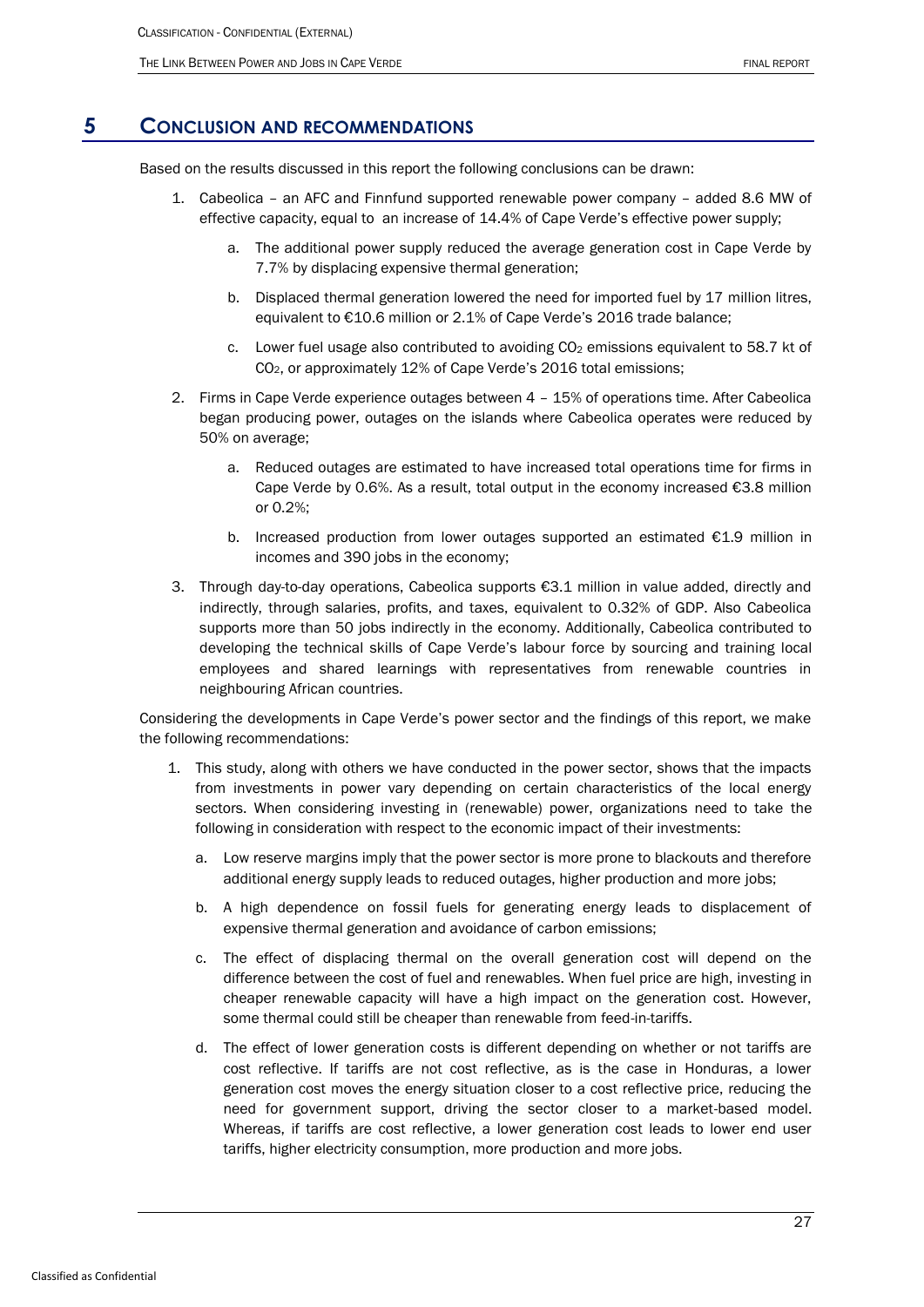- 2. The study has demonstrated that inclusion of relatively cheaper power capacity to Cape Verde's grid can decrease generation costs. The country has a target to reach 100% renewable energy by 2025. Achieving this goal might require innovative technologies such as batteries, which could improve the capacity for wind to cover base load by storing surplus energy. Given batteries' vast potential and decreasing cost, this could be a potential area of investment for AFC and Finnfund.
- 3. Cabeolica's wind power already represents nearly 20% of the total power generated in the country. Additional investments in capacity will be needed to reach the 100% renewable ambition, including in renewable base load power. Given the geothermal potential of the country, supporting geothermal generation projects might be an opportunity for investors to help lower electricity costs while reducing its import dependence.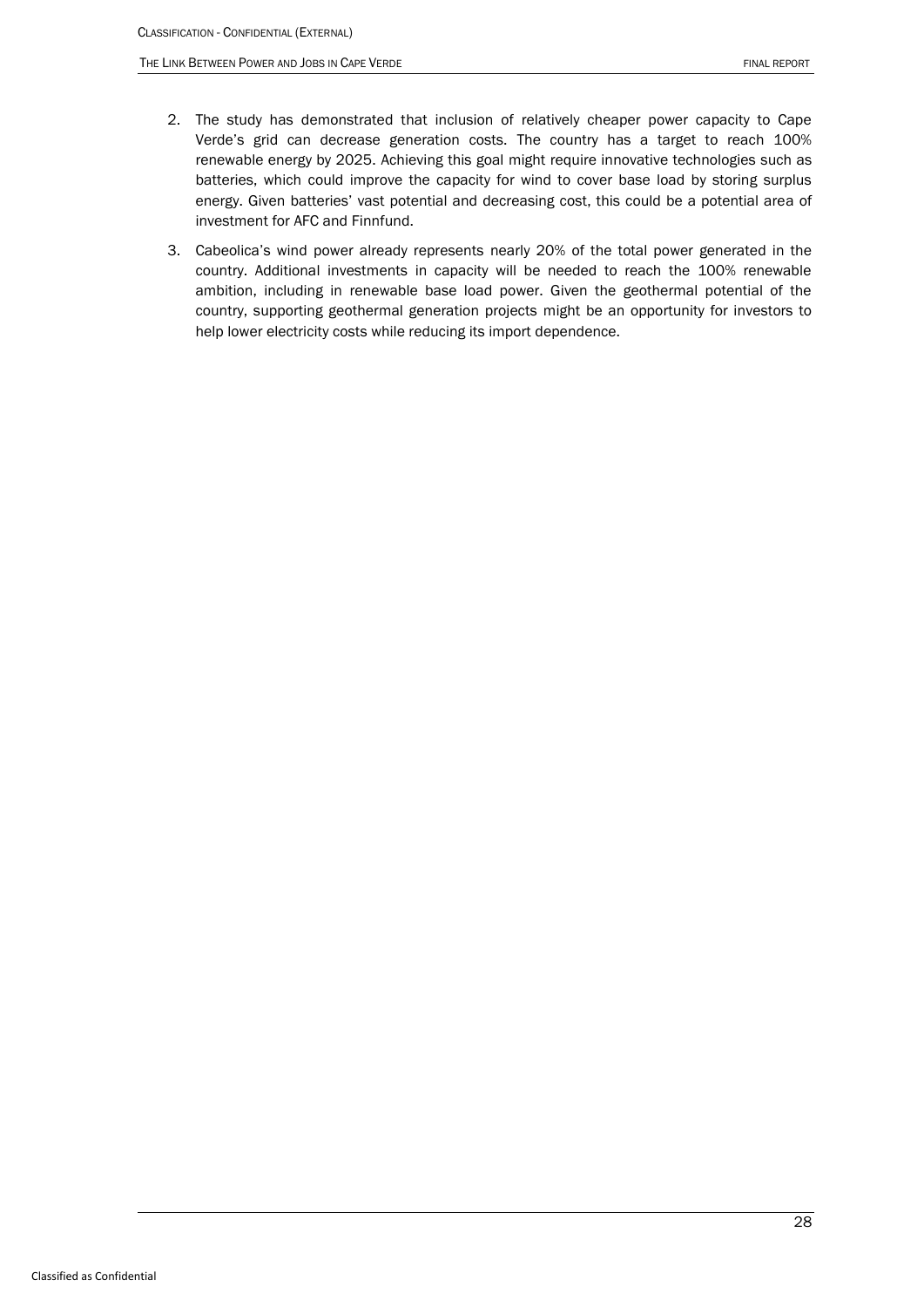## <span id="page-29-0"></span>**ANNEX 1: DEFINITIONS**

| <b>Term</b>        | <b>Definition</b>                                                                                                                                                                                                                                            |  |  |
|--------------------|--------------------------------------------------------------------------------------------------------------------------------------------------------------------------------------------------------------------------------------------------------------|--|--|
| Installed capacity | The capacity of an electricity generator based on the maximum output<br>of electricity it can produce without exceeding design limits. Expressed<br>in megawatts (MW).                                                                                       |  |  |
| Effective capacity | The capacity of a power plant estimated based on the average annual<br>electricity produced, i.e. factoring in its utilization rate. Expressed in<br>megawatts (MW).                                                                                         |  |  |
| Utilization rate   | A percentage measure of the levels at which an electric generator<br>operates over a specific period of time. Calculated as the ratio of the<br>actual generation to the maximum possible output over that time<br>period.                                   |  |  |
| Load-shedding      | The deliberate shutdown of electric power in a part or parts of a power-<br>distribution system, generally to prevent the failure of the entire system<br>when the demand strains the system's capacity.                                                     |  |  |
| Generation cost    | The cost of the plant to produce energy over a certain period of time.<br>Expressed in Euro per kilowatt hour (EUR/kWh).                                                                                                                                     |  |  |
| Tariff             | The price of consuming electricity over a certain period of time. Usually<br>set by a regulatory agency or in a spot market.                                                                                                                                 |  |  |
| Reserve margin     | A measure of a systems ability to meet energy demand with available<br>supply over a certain period of time.                                                                                                                                                 |  |  |
| Dispatch order     | The sequence in which power plants are utilized to supply power to the<br>grid based on their cost of generation and the level of demand. Plants<br>with lower generation costs supply power first followed by more<br>expensive plants as demand increases. |  |  |
| Power load         | The total sum of all power consumption in the grid at a given period of<br>time. Peak consumption typically is mid-day and in the evening when<br>individuals are working or cooking.                                                                        |  |  |
| Mitigation factor  | A measure of the responsiveness of a firm's (or a sector's) output as<br>outages (as a share of production time) change. Calculated as the ratio<br>of the percentage of outage time to the percentage of total sales lost<br>due to outages.                |  |  |